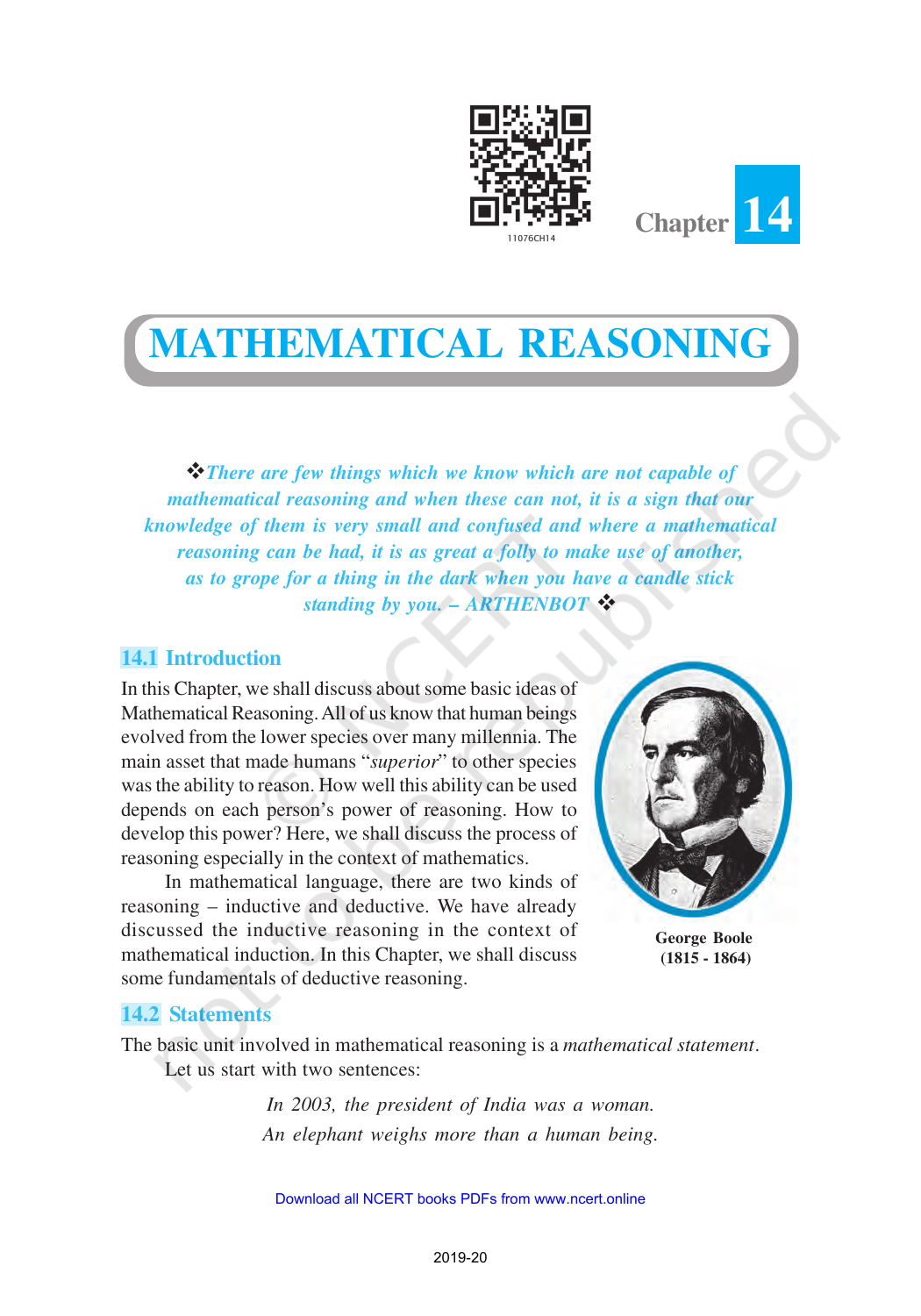When we read these sentences, we immediately decide that the first sentence is false and the second is correct. There is no confusion regarding these. In mathematics such sentences are called *statements*.

On the other hand, consider the sentence:

*Women are more intelligent than men*.

Some people may think it is true while others may disagree. Regarding this sentence we cannot say whether it is always true or false . That means this sentence is ambiguous. Such a sentence is not acceptable as a statement in mathematics.

*A sentence is called a mathematically acceptable statement if it is either true or false but not both.* Whenever we mention a statement here, it is a "*mathematically acceptable*" statement.

While studying mathematics, we come across many such sentences. Some examples are:

> *Two plus two equals four. The sum of two positive numbers is positive. All prime numbers are odd numbers.*

Of these sentences, the first two are *true* and the third one is *false*. There is no ambiguity regarding these sentences. Therefore, they are statements.

Can you think of an example of a sentence which is vague or ambiguous? Consider the sentence:

#### *The sum of x and y is greater than 0*

Here, we are not in a position to determine whether it is true or false, unless we know what *x* and *y* are. For example, it is false where  $x = 1$ ,  $y = -3$  and true when  $x = 1$  and  $y = 0$ . Therefore, this sentence is not a statement. But the sentence:

*For any natural numbers x and y, the sum of x and y is greater than 0* is a statement.

Now, consider the following sentences :

*How beautiful! Open the door. Where are you going?*

Are they statements? No, because the first one is an exclamation, the second an order and the third a question. None of these is considered as a statement in mathematical language. Sentences involving variable time such as "today", "tomorrow" or "yesterday" are not statements. This is because it is not known what time is referred here. For example, the sentence

#### *Tomorrow is Friday*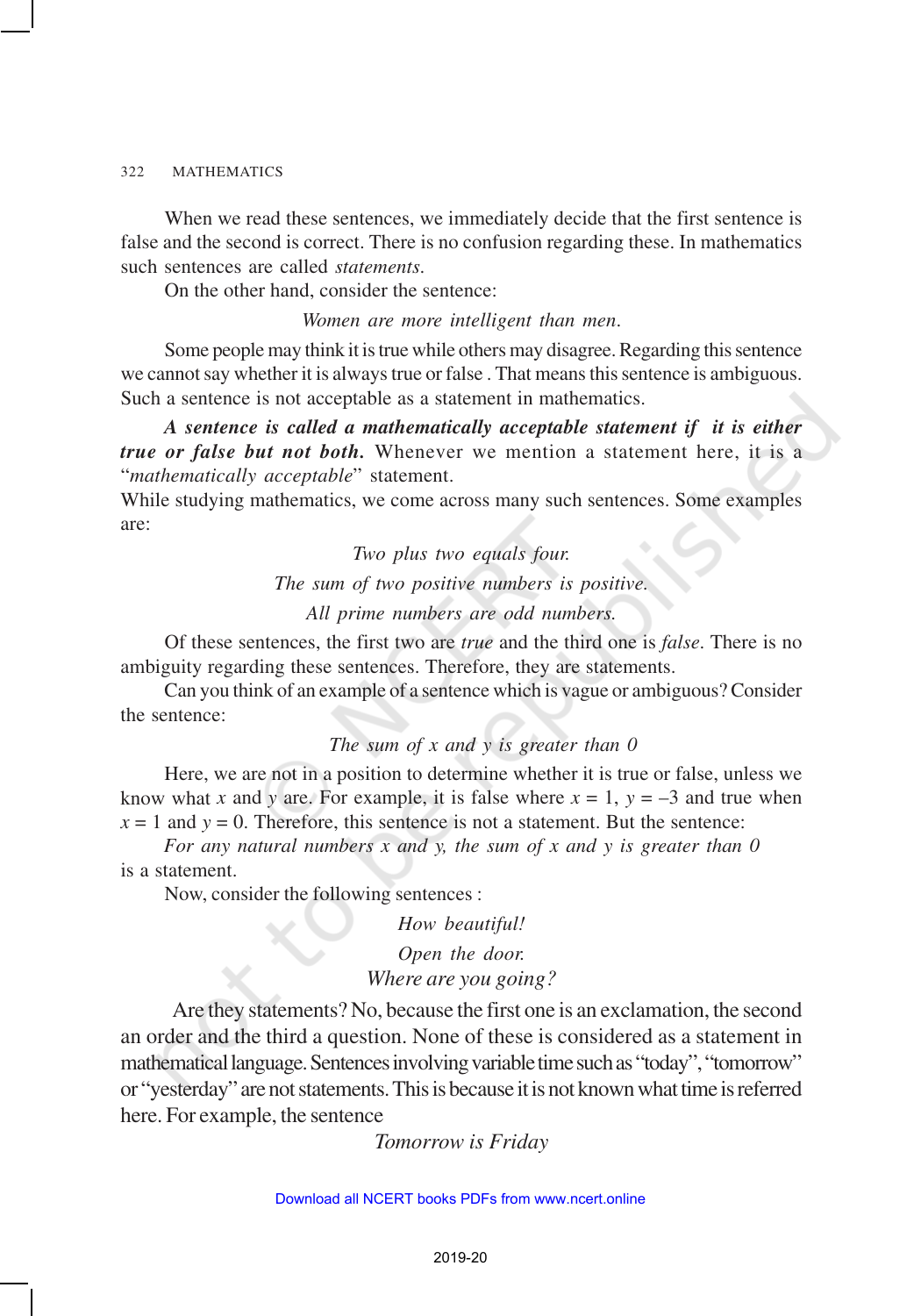is not a statement. The sentence is correct (true) on a Thursday but not on other days. The same argument holds for sentences with pronouns unless a particular person is referred to and for variable places such as "here", "there" etc., For example, the sentences

> *She is a mathematics graduate. Kashmir is far from here.*

are not statements.

Here is another sentence

*There are 40 days in a month.*

Would you call this a statement? Note that the period mentioned in the sentence above is a "variable time" that is any of 12 months. But we know that the sentence is always false (irrespective of the month) since the maximum number of days in a month can never exceed 31. Therefore, this sentence is a statement. So, what makes a sentence a statement is the fact that the sentence is either true or false but not both.

While dealing with statements, we usually denote them by small letters *p*, *q*, *r,*... For example, we denote the statement "*Fire is always hot*" by *p*. This is also written as

*p*: Fire is always hot.

**Example 1** Check whether the following sentences are statements. Give reasons for your answer.

- 
- (iii) The sun is a star. (iv) Mathematics is fun.
- (i) 8 is less than 6. (ii) Every set is a finite set.
	-
- 
- (v) There is no rain without clouds. (vi) How far is Chennai from here?

**Solution** (i) This sentence is false because 8 is greater than 6. Hence it is a statement.

(ii) This sentence is also false since there are sets which are not finite. Hence it is a statement.

(iii) It is a scientifically established fact that sun is a star and, therefore, this sentence is always true. Hence it is a statement.

(iv) This sentence is subjective in the sense that for those who like mathematics, it may be fun but for others it may not be. This means that this sentence is not always true. Hence it is not a statement.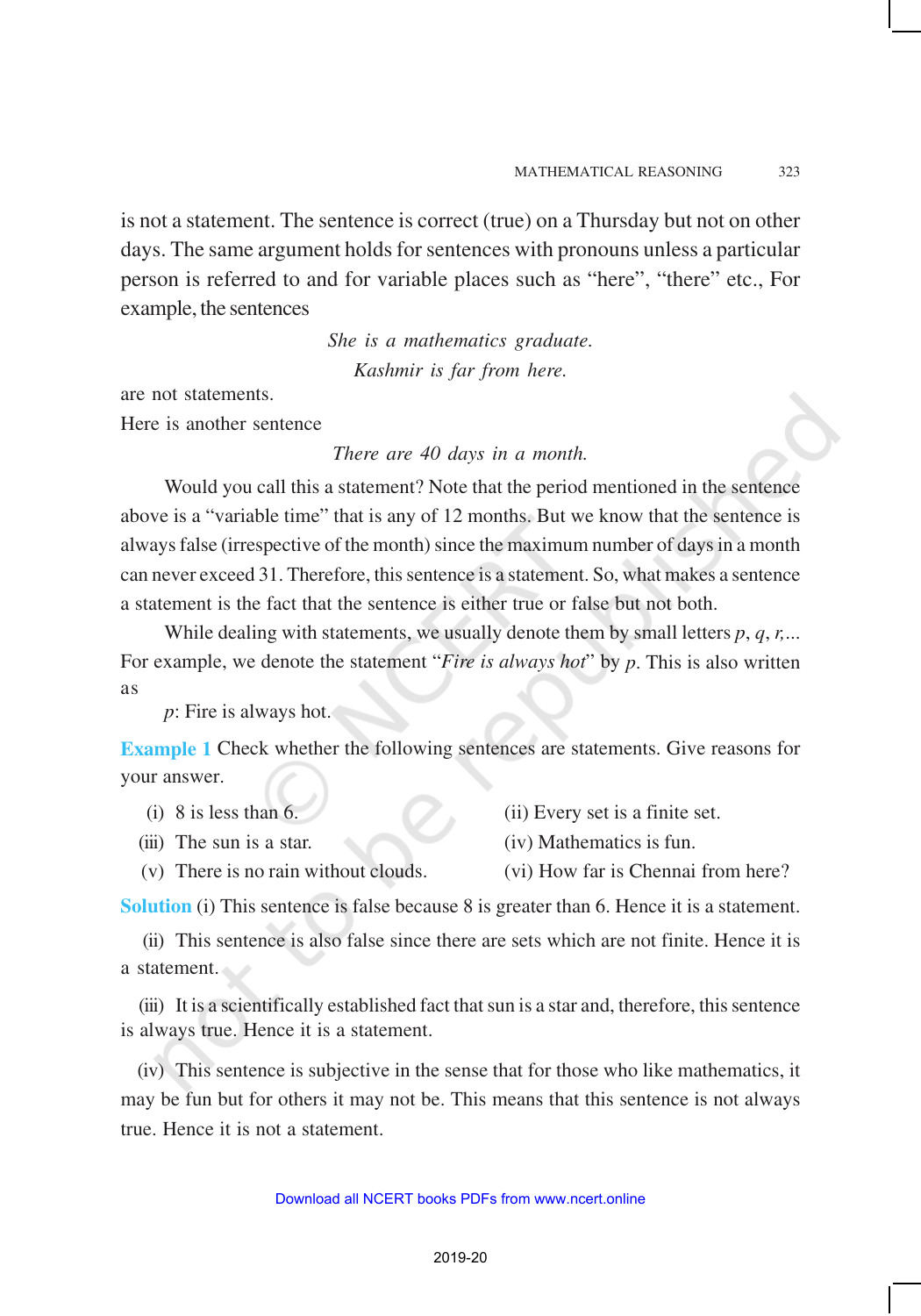(v) It is a scientifically established natural phenomenon that cloud is formed before it rains. Therefore, this sentence is always true. Hence it is a statement.

(vi) This is a question which also contains the word "Here". Hence it is not a statement.

The above examples show that whenever we say that a sentence is a statement we should always say why it is so. This "why" of it is more important than the answer.

## **EXERCISE 14.1**

- **1.** Which of the following sentences are statements? Give reasons for your answer.
	- (i) There are 35 days in a month.
	- (ii) Mathematics is difficult.
	- (iii) The sum of 5 and 7 is greater than 10.
	- (iv) The square of a number is an even number.
	- (v) The sides of a quadrilateral have equal length.
	- (vi) Answer this question.
	- (vii) The product of  $(-1)$  and 8 is 8.
	- (viii) The sum of all interior angles of a triangle is 180°.
	- (ix) Today is a windy day.
	- (x) All real numbers are complex numbers.
- **2.** Give three examples of sentences which are not statements. Give reasons for the answers.

## **14.3 New Statements from Old**

We now look into method for producing new statements from those that we already have. An English mathematician, "George Boole" discussed these methods in his book "The laws of Thought" in 1854. Here, we shall discuss two techniques.

As a first step in our study of statements, we look at an important technique that we may use in order to deepen our understanding of mathematical statements. This technique is to ask not only what it means to say that a given statement is true but also what it would mean to say that the given statement is not true.

**14.3.1** *Negation of a statement* The denial of a statement is called the *negation* of the statement.

Let us consider the statement:

*p: New Delhi is a city*

The negation of this statement is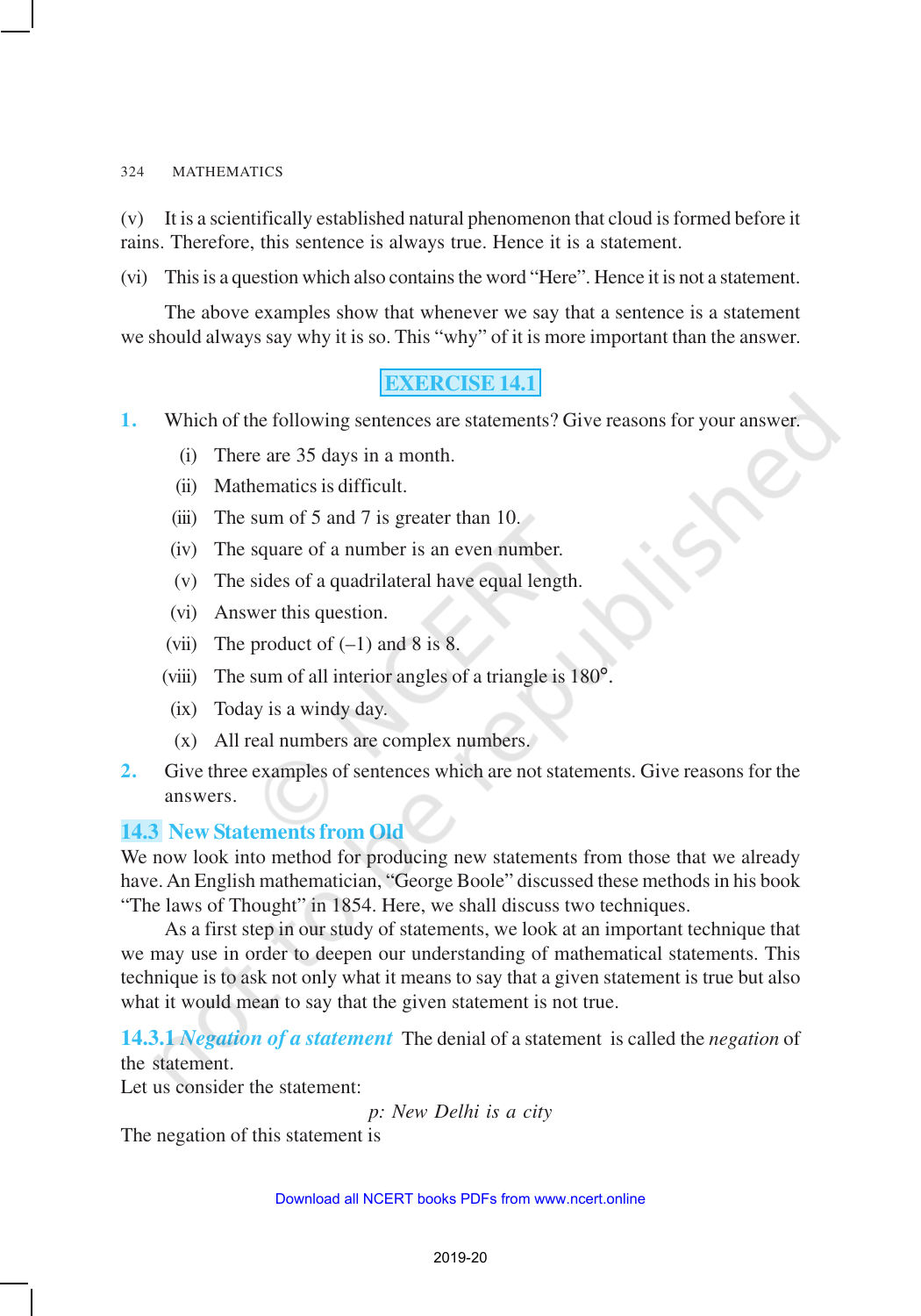#### *It is not the case that New Delhi is a city*

This can also be written as

*It is false that New Delhi is a city.*

This can simply be expressed as

*New Delhi is not a city.*

**Definition 1** If  $p$  is a statement, then the negation of  $p$  is also a statement and is denoted by ∼ *p*, and read as 'not *p*'.

**ANOTE** While forming the negation of a statement, phrases like, "It is not the case" or "It is false that" are also used.

Here is an example to illustrate how, by looking at the negation of a statement, we may improve our understanding of it.

Let us consider the statement

*p: Everyone in Germany speaks German.*

The denial of this sentence tells us that not everyone in Germany speaks German. This does not mean that no person in Germany speaks German. It says merely that at least one person in Germany does not speak German.

We shall consider more examples.

**Example 2** Write the negation of the following statements.

- (i) Both the diagonals of a rectangle have the same length.
- (ii)  $\sqrt{7}$  is rational.

**Solution** (i) This statement says that in a rectangle, both the diagonals have the same length. This means that if you take any rectangle, then both the diagonals have the same length. The negation of this statement is

*It is false that both the diagonals in a rectangle have the same length* This means the statement

> *There is atleast one rectangle whose both diagonals do not have the same length.*

(ii) The negation of the statement in (ii) may also be written as

*It is not the case that*  $\sqrt{7}$  *is rational.* 

This can also be rewritten as

7 *is not rational.*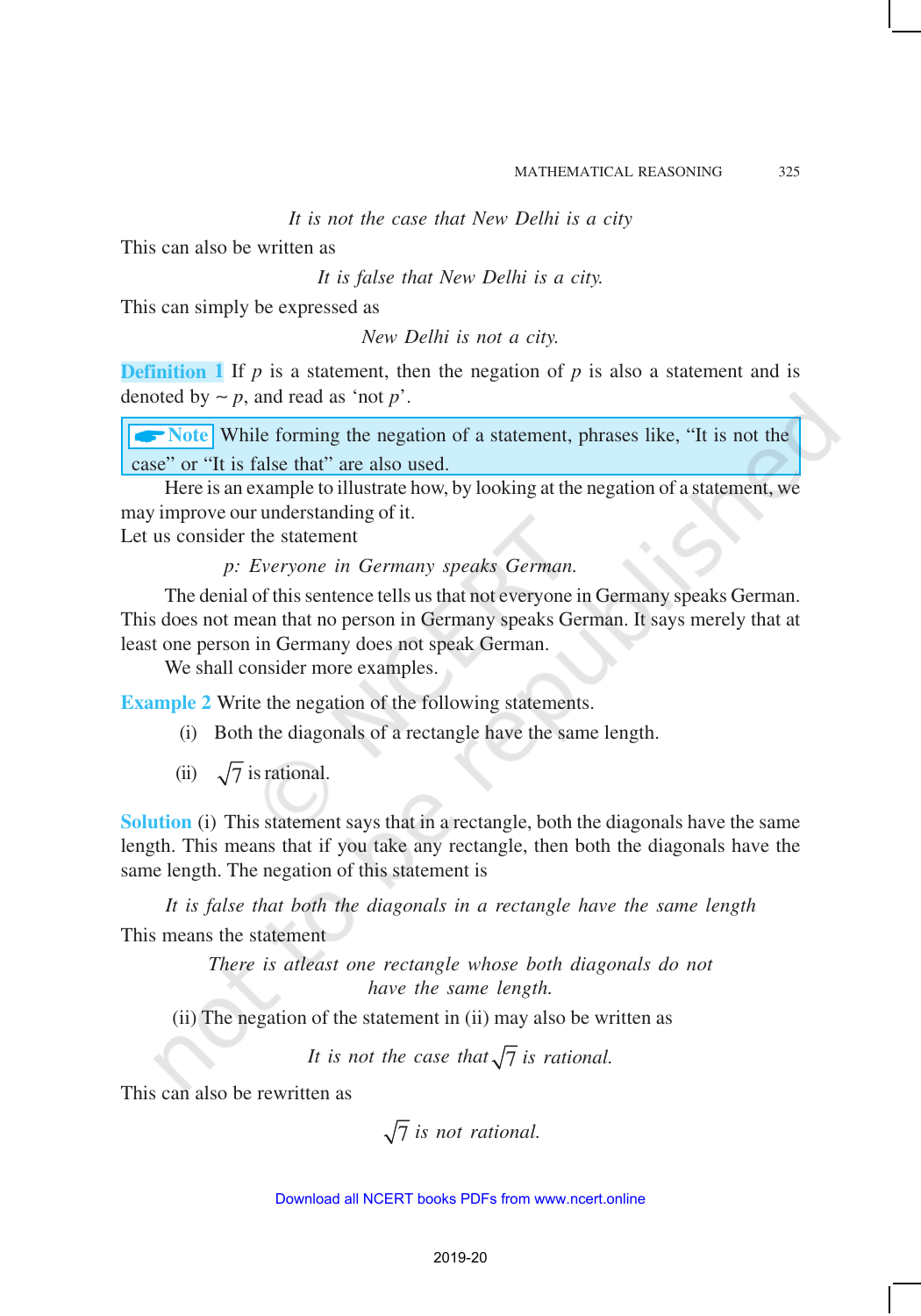**Example 3** Write the negation of the following statements and check whether the resulting statements are true,

- (i) Australia is a continent.
- (ii) There does not exist a quadrilateral which has all its sides equal.
- (iii) Every natural number is greater than 0.
- (iv) The sum of 3 and 4 is 9.

**Solution** (i) The negation of the statement is

*It is false that Australia is a continent.*

This can also be rewritten as

*Australia is not a continent.*

We know that this statement is false.

(ii) The negation of the statement is

*It is not the case that there does not exist a quadrilateral which has all its sides equal.*

This also means the following:

*There exists a quadrilateral which has all its sides equal.*

This statement is true because we know that square is a quadrilateral such that its four sides are equal.

(iii) The negation of the statement is

It is false that every natural number is greater than 0.

This can be rewritten as

*There exists a natural number which is not greater than 0.*

This is a false statement.

(iv) The negation is

*It is false that the sum of* 3 *and* 4 *is* 9.

This can be written as

The sum of 3 and 4 is not equal to 9.

This statement is true.

**14.3.2** *Compound statements* Many mathematical statements are obtained by combining one or more statements using some connecting words like "and", "or", etc. Consider the following statement

*p: There is something wrong with the bulb or with the wiring.*

This statement tells us that there is something wrong with the bulb or there is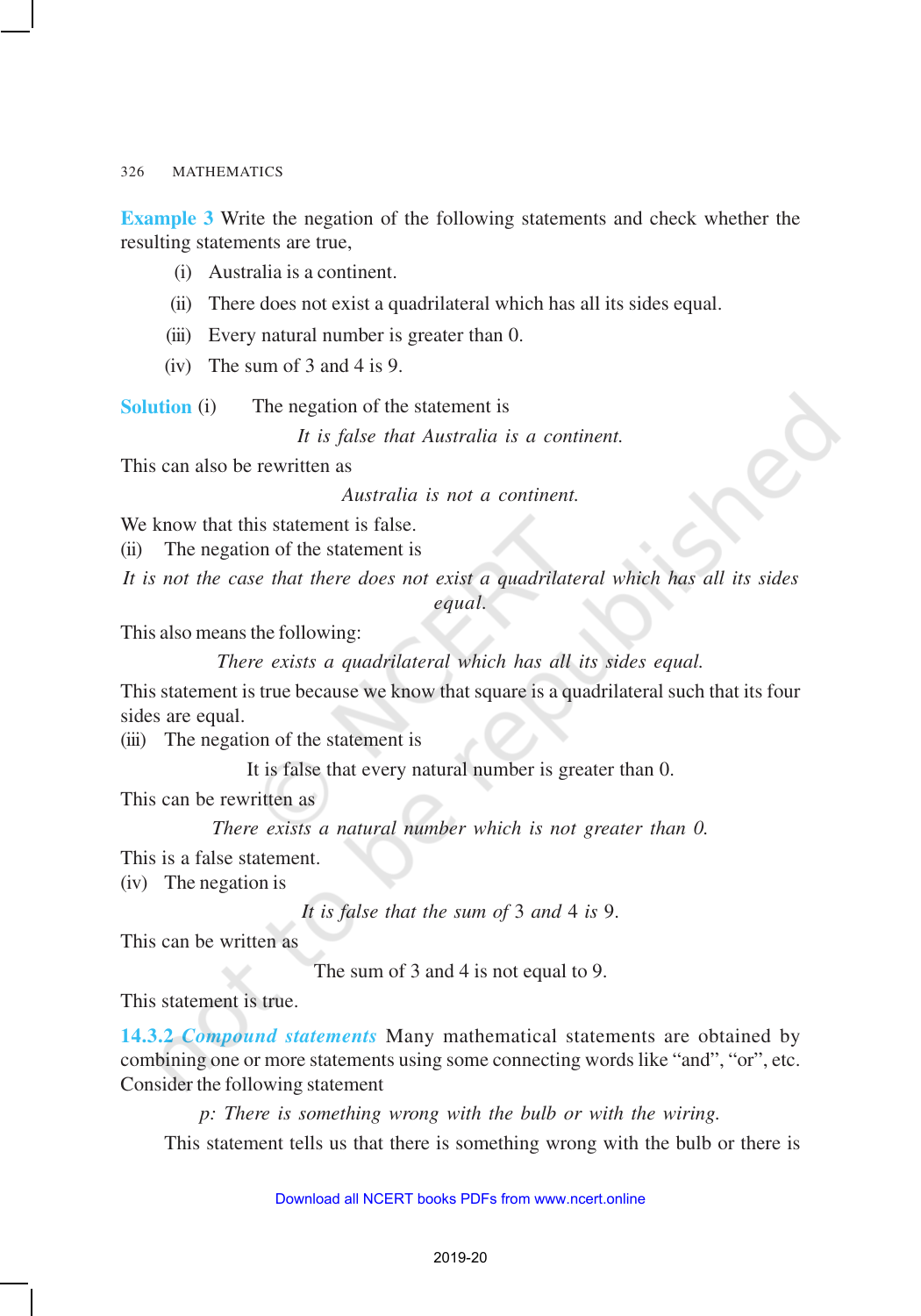something wrong with the wiring. That means the given statement is actually made up of two smaller statements:

> *q: There is something wrong with the bulb. r: There is something wrong with the wiring.*

connected by "or"

Now, suppose two statements are given as below:

*p: 7 is an odd number.*

*q: 7 is a prime number.*

These two statements can be combined with "and"

*r: 7 is both odd and prime number.*

This is a compound statement.

This leads us to the following definition:

**Definition 2 A Compound Statement** is a statement which is made up of two or more statements. In this case, each statement is called a *component statement.* Let us consider some examples.

**Example 4** Find the component statements of the following compound statements.

- (i) The sky is blue and the grass is green.
- (ii) It is raining and it is cold.
- (iii) All rational numbers are real and all real numbers are complex.
- (iv) 0 is a positive number or a negative number.

**Solution** Let us consider one by one

(i) The component statements are

*p: The sky is blue.*

*q: The grass is green.*

The connecting word is 'and'.

(ii) The component statements are

*p: It is raining. q: It is cold.*

The connecting word is 'and'.

(iii)The component statements are

*p: All rational numbers are real.*

*q: All real numbers are complex.*

The connecting word is 'and'.

(iv)The component statements are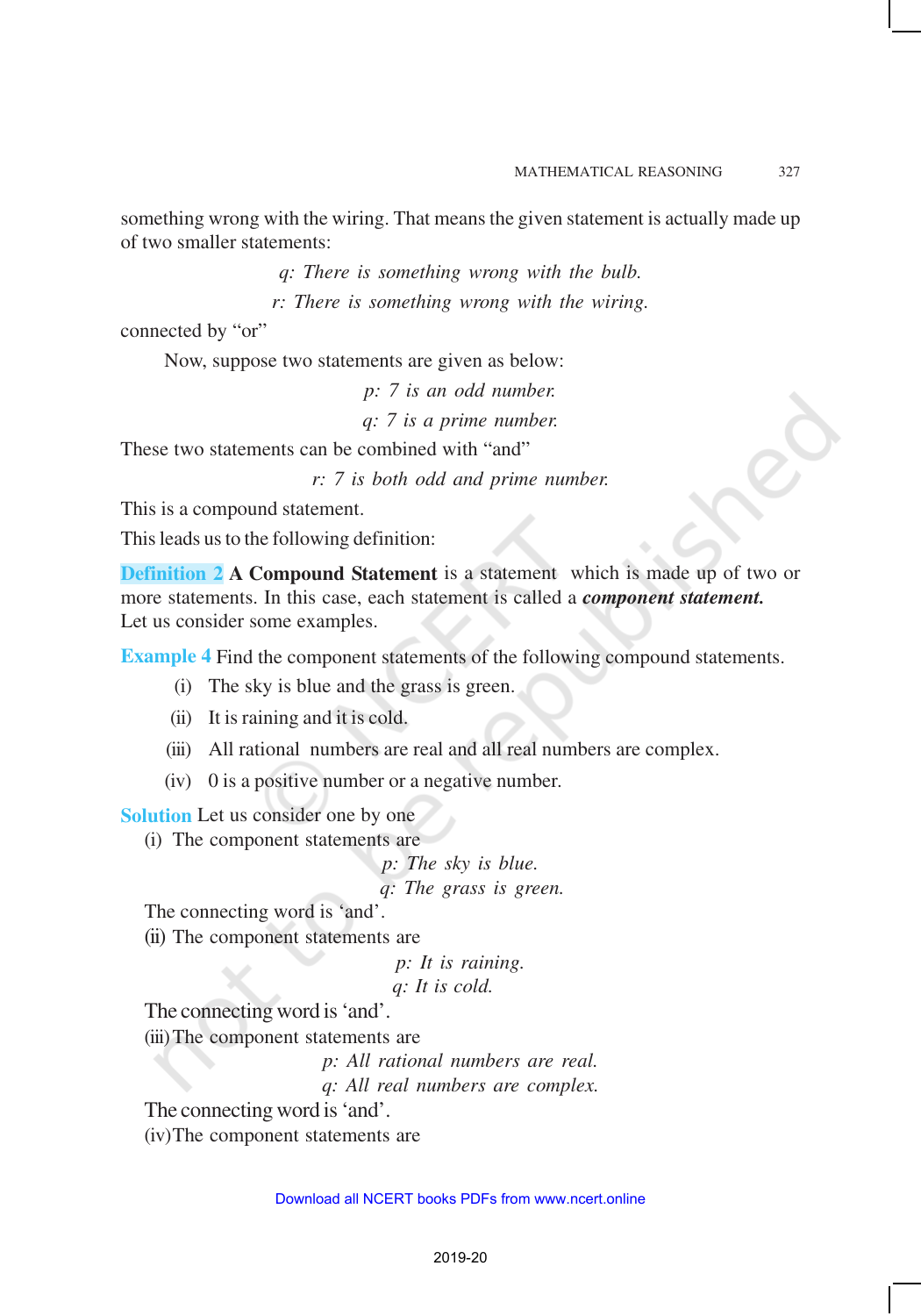*p: 0 is a positive number. q: 0 is a negative number.*

The connecting word is 'or'.

**Example 5** Find the component statements of the following and check whether they are true or not.

- (i) A square is a quadrilateral and its four sides equal.
- (ii) All prime numbers are either even or odd.
- (iii) A person who has taken Mathematics or Computer Science can go for MCA.
- (iv) Chandigarh is the capital of Haryana and UP.
- (v)  $\sqrt{2}$  is a rational number or an irrational number.
- (vi) 24 is a multiple of 2, 4 and 8.

**Solution** (i) The component statements are

*p: A square is a quadrilateral.*

*q*: *A square has all its sides equal.*

We know that both these statements are true. Here the connecting word is 'and'.

(ii) The component statements are

*p: All prime numbers are odd numbers.*

*q: All prime numbers are even numbers.*

Both these statements are false and the connecting word is 'or'. (iii) The component statements are

*p: A person who has taken Mathematics can go for MCA.*

*q: A person who has taken computer science can go for MCA.* Both these statements are true. Here the connecting word is 'or'.

(iv) The component statements are

*p: Chandigarh is the capital of Haryana.*

*q: Chandigarh is the capital of UP.*

The first statement is true but the second is false. Here the connecting word is 'and'. (v) The component statements are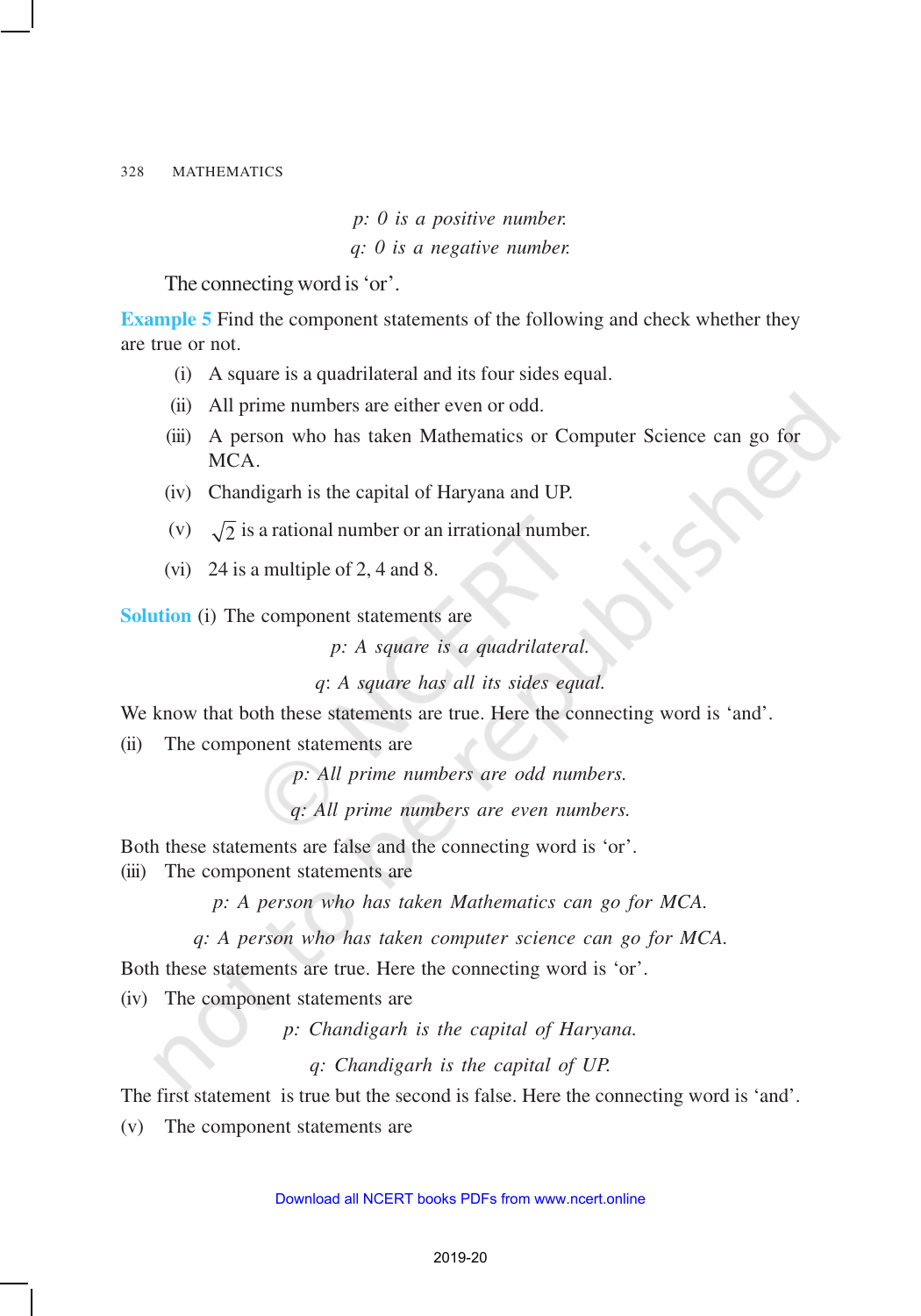*p*:  $\sqrt{2}$  *is a rational number. q*:  $\sqrt{2}$  *is an irrational number.* 

The first statement is false and second is true. Here the connecting word is 'or'. (vi) The component statements are

> *p:* 24 *is a multiple of* 2. *q:* 24 *is a multiple of* 4. *r:* 24 *is a multiple of* 8*.*

All the three statements are true. Here the connecting words are 'and'.

Thus, we observe that compound statements are actually made-up of two or more statements connected by the words like "and", "or", etc. These words have special meaning in mathematics. We shall discuss this mattter in the following section.

## **EXERCISE 14.2**

- **1.** Write the negation of the following statements:
	- (i) Chennai is the capital of Tamil Nadu.
	- (ii)  $\sqrt{2}$  is not a complex number
	- (iii) All triangles are not equilateral triangle.
	- (iv) The number 2 is greater than 7.
	- (v) Every natural number is an integer.
- **2.** Are the following pairs of statements negations of each other:
	- (i) The number *x* is not a rational number. The number *x* is not an irrational number.
	- (ii) The number  $x$  is a rational number. The number *x* is an irrational number.
- **3.** Find the component statements of the following compound statements and check whether they are true or false.
	- (i) Number 3 is prime or it is odd.
	- (ii) All integers are positive or negative.
	- (iii)  $100$  is divisible by 3, 11 and 5.

#### **14.4 Special Words/Phrases**

Some of the connecting words which are found in compound statements like **"And",**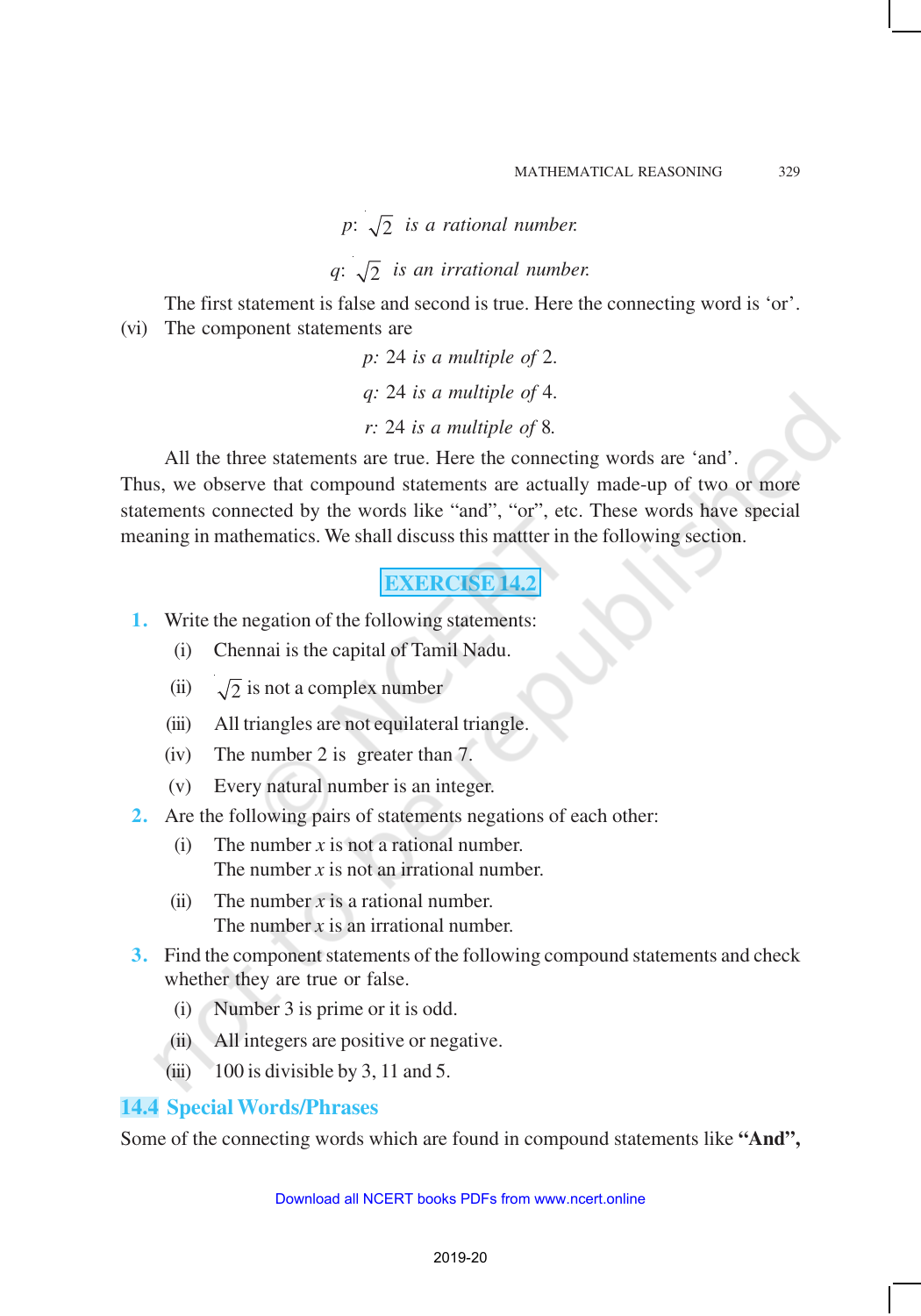**"Or", etc.** are often used in Mathematical Statements. These are called connectives. When we use these compound statements, it is necessary to understand the role of these words. We discuss this below.

**14.4.1** *The word "And"* Let us look at a compound statement with "And".

*p: A point occupies a position and its location can be determined.* The statement can be broken into two component statements as

*q: A point occupies a position.*

*r: Its location can be determined.*

Here, we observe that both statements are true. Let us look at another statement.

*p:* 42 *is divisible by* 5, 6 *and* 7.

This statement has following component statements

*q:* 42 is divisible by 5*.*

*r:* 42 is divisible by 6.

*s:* 42 is divisible by 7.

Here, we know that the first is false while the other two are true.

We have the following rules regarding the connective "And"

- 1. The compound statement with 'And' is true if all its component statements are true.
- 2. The component statement with 'And' is false if any of its component statements is false (this includes the case that some of its component statements are false or all of its component statements are false).

**Example 6** Write the component statements of the following compound statements and check whether the compound statement is true or false.

- (i) A line is straight and extends indefinitely in both directions.
- (ii) 0 is less than every positive integer and every negative integer.
- (iii) All living things have two legs and two eyes.

**Solution** (i) The component statements are

*p: A line is straight.*

*q: A line extends indefinitely in both directions.*

Download all NCERT books PDFs from [www.ncert.online](http://www.ncert.online)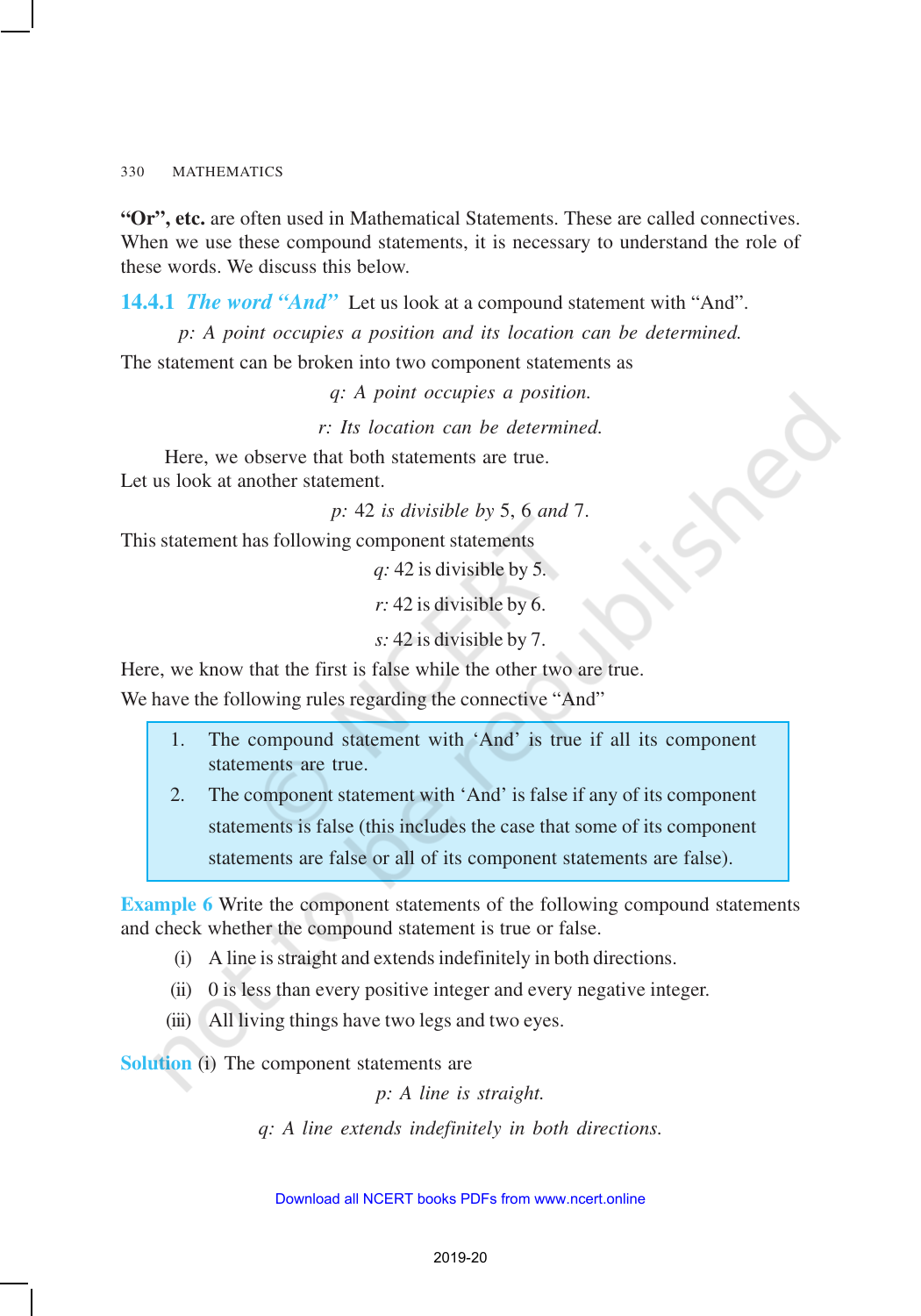Both these statements are true, therefore, the compound statement is true.

(ii) The component statements are

*p: 0 is less than every positive integer. q: 0 is less than every negative integer.*

The second statement is false. Therefore, the compound statement is false. (iii) The two component statements are

*p: All living things have two legs.*

*q: All living things have two eyes.*

Both these statements are false. Therefore, the compound statement is false.

Now, consider the following statement.

*p: A mixture of alcohol and water can be separated by chemical methods.* This sentence cannot be considered as a compound statement with "And". Here the word "And" refers to two things – alcohol and water.

This leads us to an important note.

**ARTICE** Do not think that a statement with "And" is always a compound statement as shown in the above example. Therefore, the word "And" is not used as a connective.

**14.4.2** *The word "Or"* Let us look at the following statement.

*p: Two lines in a plane either intersect at one point or they are parallel.*

We know that this is a true statement. What does this mean? This means that if two lines in a plane intersect, then they are not parallel. Alternatively, if the two lines are not parallel, then they intersect at a point. That is this statement is true in both the situations.

In order to understand statements with "Or" we first notice that the word "Or" is used in two ways in English language. Let us first look at the following statement.

*p: An ice cream or pepsi is available with a Thali in a restaurant.*

This means that a person who does not want ice cream can have a pepsi along with *Thali* or one does not want pepsi can have an ice cream along with *Thali*. That is, who do not want a pepsi can have an ice cream. A person cannot have both ice cream and pepsi. This is called an *exclusive "Or"***.**

Here is another statement.

*A student who has taken biology or chemistry can apply for M.Sc. microbiology programme.*

Here we mean that the students who have taken both biology and chemistry can apply for the microbiology programme, as well as the students who have taken only one of these subjects. In this case, we are using **inclusive "Or".**

It is important to note the difference between these two ways because we require this when we check whether the statement is true or not.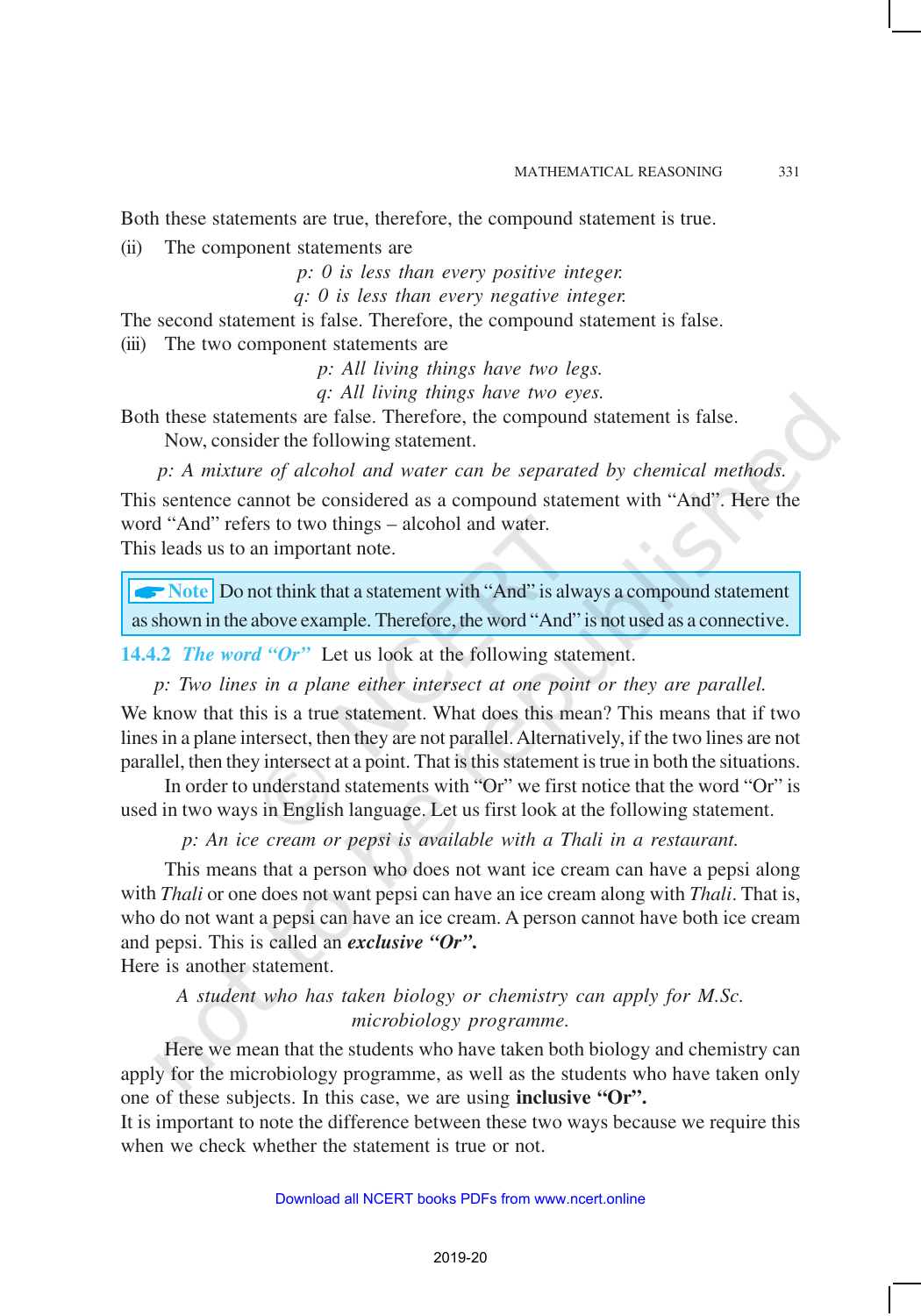Let us look at an example.

**Example 7** For each of the following statements, determine whether an **inclusive "Or"** or **exclusive "Or"** is used. Give reasons for your answer.

- (i) To enter a country, you need a passport or a voter registration card.
- (ii) The school is closed if it is a holiday or a Sunday.
- (iii) Two lines intersect at a point or are parallel*.*
- (iv) Students can take French or Sanskrit as their third language.

**Solution** (i) Here "Or" is inclusive since a person can have both a passport and a voter registration card to enter a country.

- (ii) Here also "Or" is inclusive since school is closed on holiday as well as on Sunday.
- (iii) Here "Or" is exclusive because it is not possible for two lines to intersect and parallel together.
- (iv) Here also "Or" is exclusive because a student cannot take both French and Sanskrit.

#### **Rule for the compound statement with 'Or'**

- 1. A compound statement with an 'Or' is true when one component statement is true or both the component statements are true.
- 2. A compound statement with an 'Or' is false when both the component statements are false.

For example, consider the following statement.

*p: Two lines intersect at a point or they are parallel*

The component statements are

*q*: *Two lines intersect at a point.*

*r*: *Two lines are parallel.*

Then, when  $q$  is true  $r$  is false and when  $r$  is true  $q$  is false. Therefore, the compound statement *p* is true.

Consider another statement.

*p*: 125 *is a multiple of* 7 *or* 8.

Its component statements are

*q*: 125 *is a multiple of* 7*.*

*r*: 125 *is a multiple of* 8.

Both *q* and *r* are false. Therefore, the compound statement *p* is false.

Download all NCERT books PDFs from [www.ncert.online](http://www.ncert.online)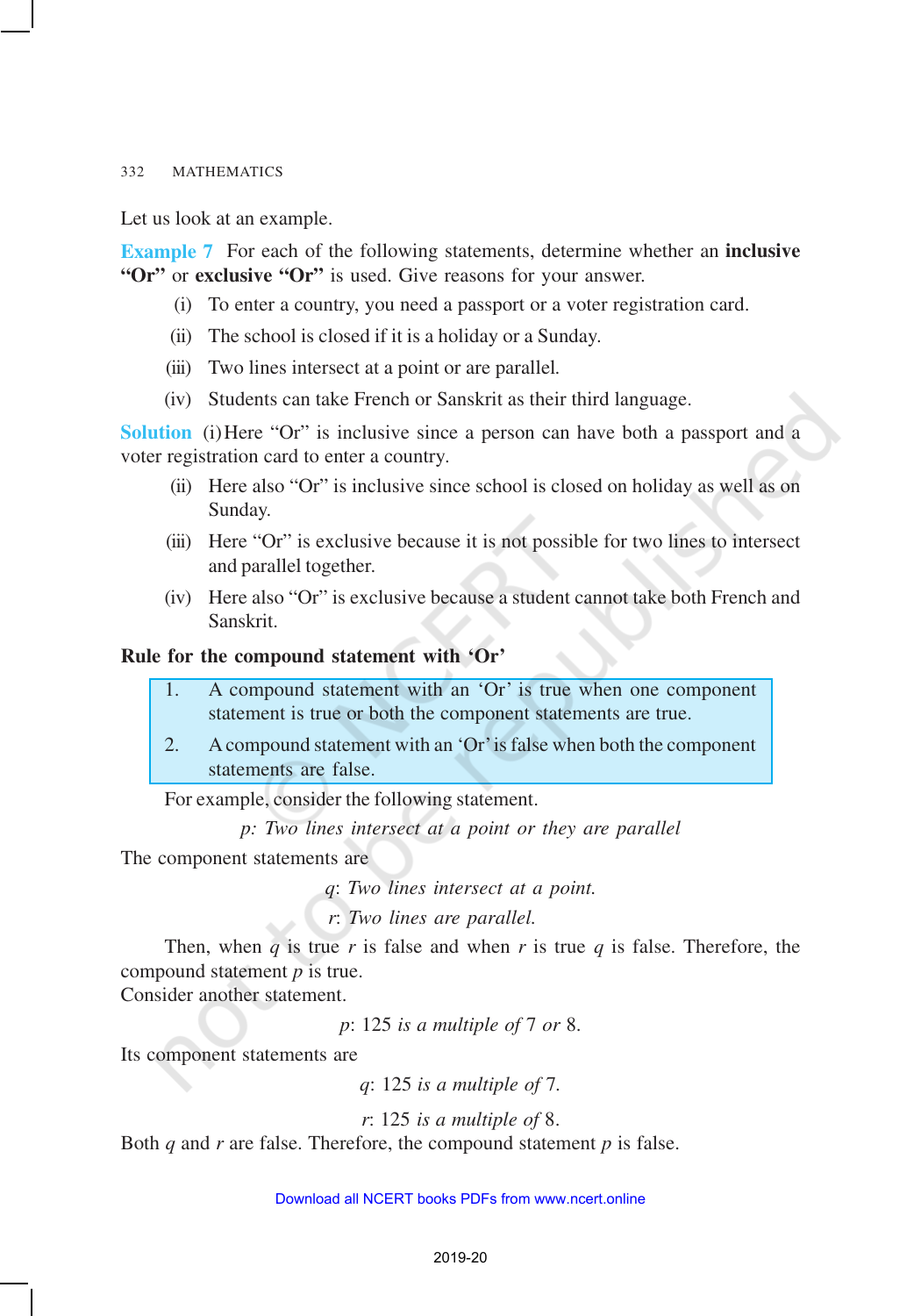Again, consider the following statement:

*p: The school is closed, if there is a holiday or Sunday.*

The component statements are

*q*: *School is closed if there is a holiday. r*: *School is closed if there is a Sunday.*

Both *q* and *r* are true, therefore, the compound statement is true. Consider another statement.

*p*: *Mumbai is the capital of Kolkata or Karnataka.*

The component statements are

*q*: *Mumbai is the capital of Kolkata.*

 *r*: *Mumbai is the capital of Karnataka.*

Both these statements are false. Therefore, the compound statement is false. Let us consider some examples.

**Example 8** Identify the type of "Or" used in the following statements and check whether the statements are true or false:

- (i)  $\sqrt{2}$  is a rational number or an irrational number.
- (ii) To enter into a public library children need an identity card from the school or a letter from the school authorities.
- (iii) A rectangle is a quadrilateral or a 5-sided polygon.

**Solution** (i) The component statements are

*p*:  $\sqrt{2}$  *is a rational number.*  $q: \sqrt{2}$  is an irrational number.

Here, we know that the first statement is false and the second is true and "Or" is exclusive. Therefore, the compound statement is true.

(ii) The component statements are

*p: To get into a public library children need an identity card.*

*q: To get into a public library children need a letter from the school authorities.*

Children can enter the library if they have either of the two, an identity card or the letter, as well as when they have both. Therefore, it is inclusive "Or" the compound statement is also true when children have both the card and the letter.

(iii) Here "Or" is exclusive. When we look at the component statements, we get that the statement is true.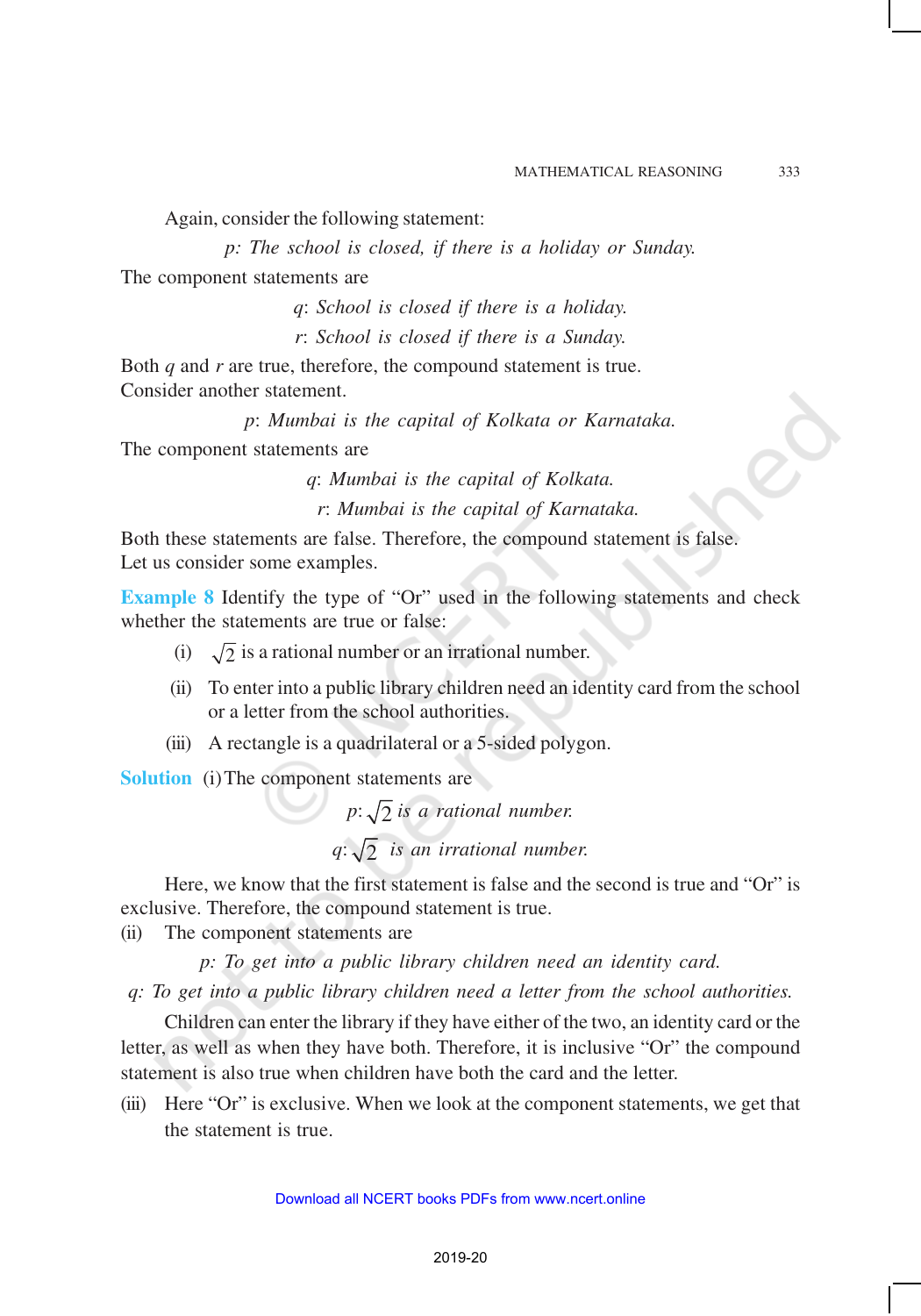**14.4.3** *Quantifiers* Quantifiers are phrases like, "There exists" and "For all". Another phrase which appears in mathematical statements is "there exists". For example, consider the statement. *p*: *There exists a rectangle whose all sides are equal.* This means that there is atleast one rectangle whose all sides are equal.

A word closely connected with "there exists" is "for every" (or for all). Consider a statement.

*p: For every prime number p,*  $\sqrt{p}$  *is an irrational number.* 

This means that if S denotes the set of all prime numbers, then for all the members *p* of the set S,  $\sqrt{p}$  is an irrational number.

In general, a mathematical statement that says "for every" can be interpreted as saying that all the members of the given set S where the property applies must satisfy that property.

We should also observe that it is important to know precisely where in the sentence a given connecting word is introduced. For example, compare the following two sentences:

- 1. For every positive number *x* there exists a positive number *y* such that *y < x.*
- 2. There exists a positive number  $y$  such that for every positive number  $x$ , we have  $y < x$ .

Although these statements may look similar, they do not say the same thing. As a matter of fact, (1) is true and (2) is false. Thus, in order for a piece of mathematical writing to make sense, all of the symbols must be carefully introduced and each symbol must be introduced precisely at the right place – not too early and not too late.

The words "And" and "Or" are called *connectives* and "There exists" and "For all" are called *quantifiers.*

Thus, we have seen that many mathematical statements contain some special words and it is important to know the meaning attached to them, especially when we have to check the validity of different statements.

## **EXERCISE 14.3**

- **1.** For each of the following compound statements first identify the connecting words and then break it into component statements.
	- (i) All rational numbers are real and all real numbers are not complex.
	- (ii) Square of an integer is positive or negative.
	- (iii) The sand heats up quickly in the Sun and does not cool down fast at night.
	- (iv)  $x = 2$  and  $x = 3$  are the roots of the equation  $3x^2 x 10 = 0$ .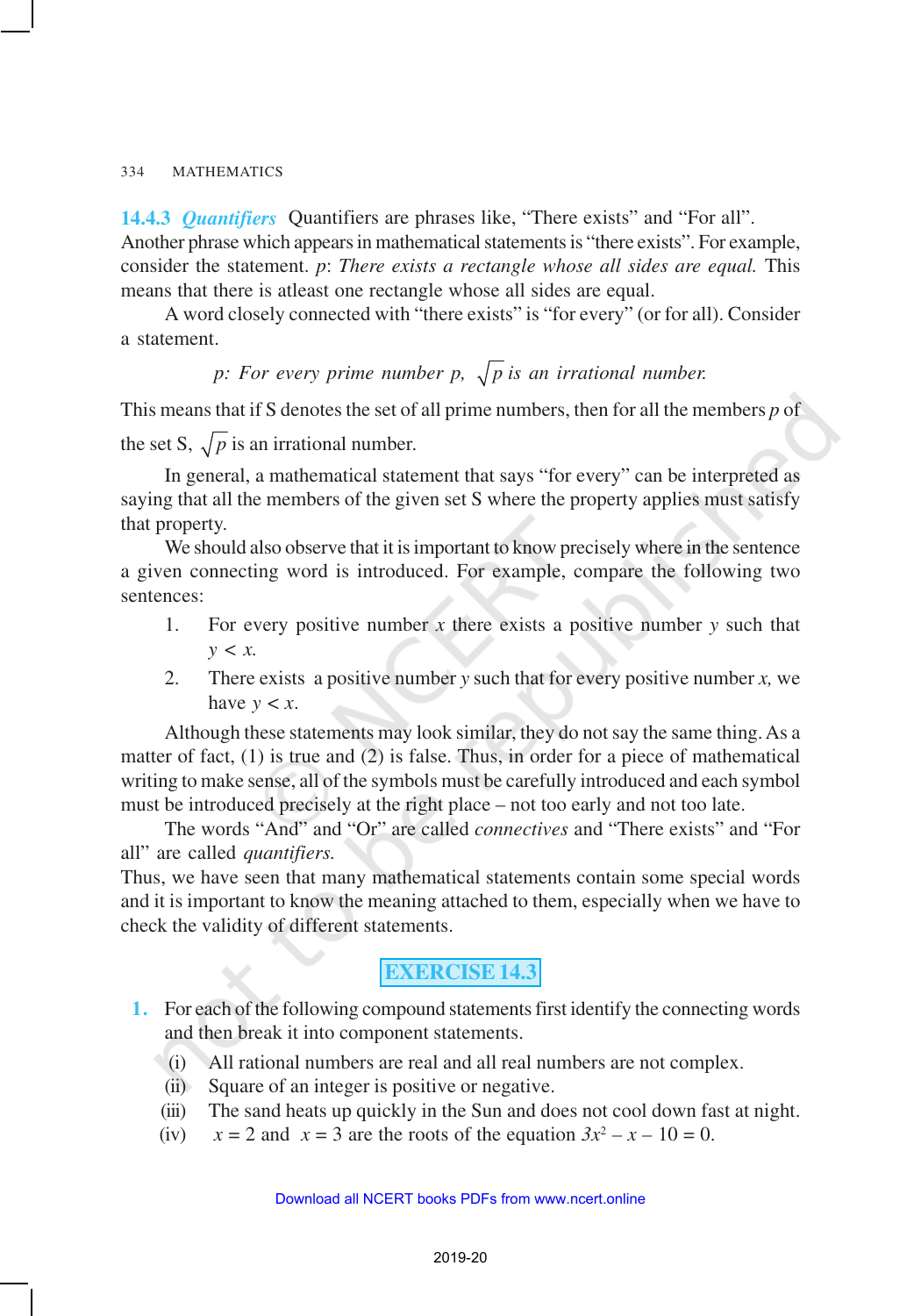- **2.** Identify the quantifier in the following statements and write the negation of the statements.
	- (i) There exists a number which is equal to its square.
	- (ii) For every real number *x*, *x* is less than  $x + 1$ .
	- (iii) There exists a capital for every state in India.
- **3.** Check whether the following pair of statements are negation of each other. Give reasons for your answer.
	- (i)  $x + y = y + x$  is true for every real numbers *x* and *y*.
	- (ii) There exists real numbers *x* and *y* for which  $x + y = y + x$ .
- **4.** State whether the "Or" used in the following statements is "exclusive "or" inclusive. Give reasons for your answer.
	- (i) Sun rises or Moon sets.
	- (ii) To apply for a driving licence, you should have a ration card or a passport.
	- (iii) All integers are positive or negative.

#### **14.5 Implications**

In this Section, we shall discuss the implications of "if-then", "only if" and "if and only if".

The statements with "if-then" are very common in mathematics. For example, consider the statement.

*r: If you are born in some country, then you are a citizen of that country.* When we look at this statement, we observe that it corresponds to two statements *p* and *q* given by

*p* : *you are born in some country*.

*q* : *you are citizen of that country*.

Then the sentence "if  $p$  then  $q$ " says that in the event if  $p$  is true, then  $q$  must be true.

One of the most important facts about the sentence "if  $p$  then  $q$ " is that it does not say any thing (or places no demand) on *q* when *p* is false. For example, if you are not born in the country, then you cannot say anything about *q*. To put it in other words" not happening of *p* has no effect on happening of *q*.

Another point to be noted for the statement "if  $p$  then  $q$ " is that the statement does not imply that *p* happens.

There are several ways of understanding "if *p* then *q"* statements. We shall illustrate these ways in the context of the following statement.

*r: If a number is a multiple of 9, then it is a multiple of 3.* Let *p* and *q* denote the statements

*p : a number is a multiple of* 9*. q: a number is a multiple of* 3*.*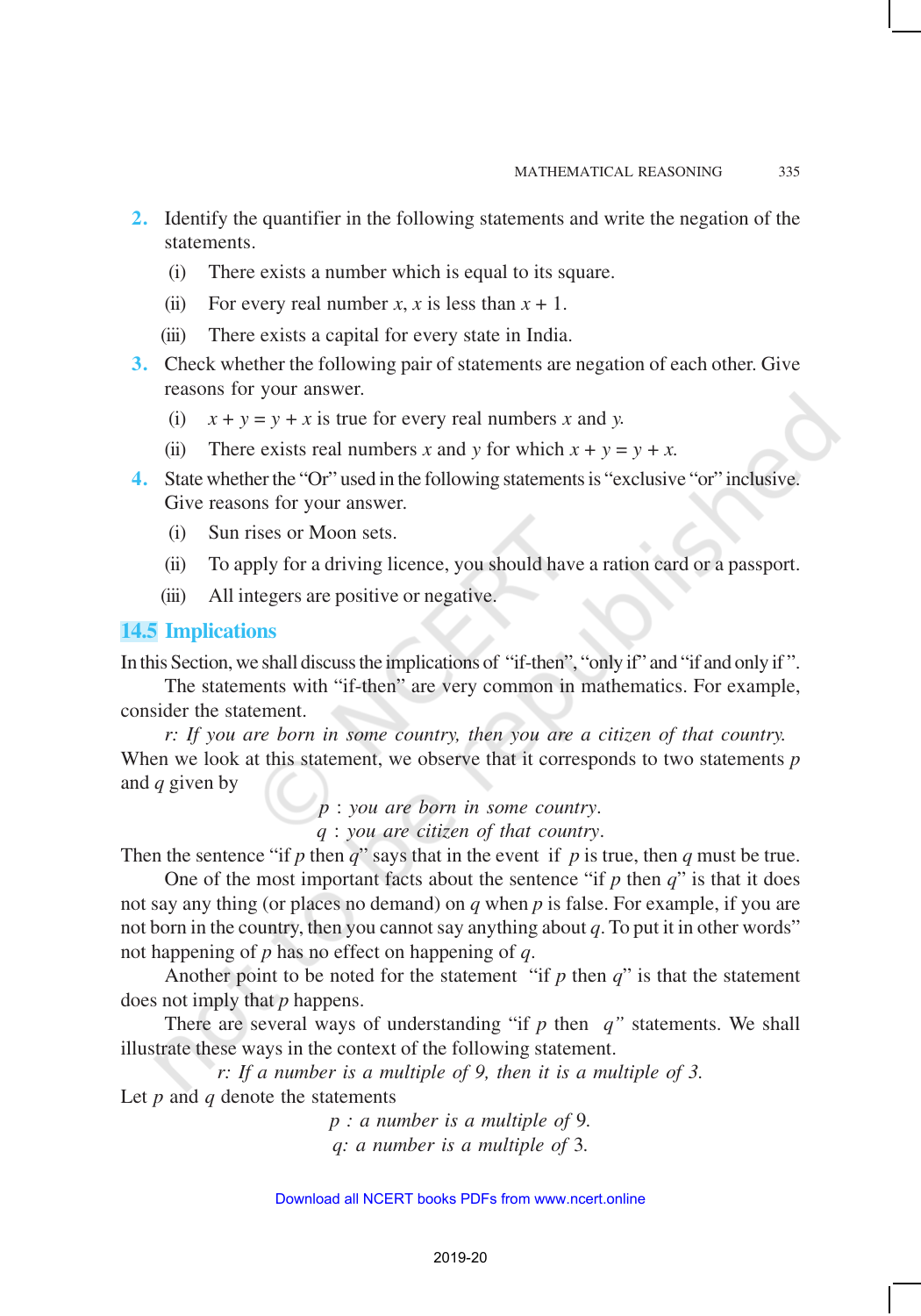Then, if *p* then *q* is the same as the following:

- 1. *p* **implies** *q* is denoted by  $p \Rightarrow q$ . The symbol  $\Rightarrow$  stands for implies. This says that a number is a multiple of 9 implies that it is a multiple of 3.
- 2. *p* is a sufficient condition for *q.* This says that knowing that a number as a multiple of 9 is sufficient to conclude that it is a multiple of 3.
- 3. *p* only if *q*. This says that a number is a multiple of 9 only if it is a multiple of 3.
- 4. *q* is a necessary condition for *p.* This says that when a number is a multiple of 9, it is necessarily a multiple of 3.
- 5. ∼*q* implies ∼*p*.

This says that if a number is not a multiple of 3, then it is not a multiple of 9.

**14.5.1** *Contrapositive and converse*Contrapositive and converse are certain other statements which can be formed from a given statement with "if-then".

For example, let us consider the following "if-then" statement.

*If the physical environment changes, then the biological environment changes.* Then the contrapositive of this statement is

*If the biological environment does not change, then the physical environment does not change.*

Note that both these statements convey the same meaning.

To understand this, let us consider more examples.

**Example 9** Write the contrapositive of the following statement:

- (i) If a number is divisible by 9, then it is divisible by 3.
- (ii) If you are born in India, then you are a citizen of India.
- (iii) If a triangle is equilateral, it is isosceles.

**Solution** The contrapositive of the these statements are

- (i) If a number is not divisible by 3, it is not divisible by 9.
- (ii) If you are not a citizen of India, then you were not born in India.
- (iii) If a triangle is not isosceles, then it is not equilateral.

The above examples show the contrapositive of the statement if *p*, then *q* is "if ∼*q*, then ∼*p*".

Next, we shall consider another term called *converse*. The converse of a given statement "if *p*, then *q*" is if *q*, then *p*.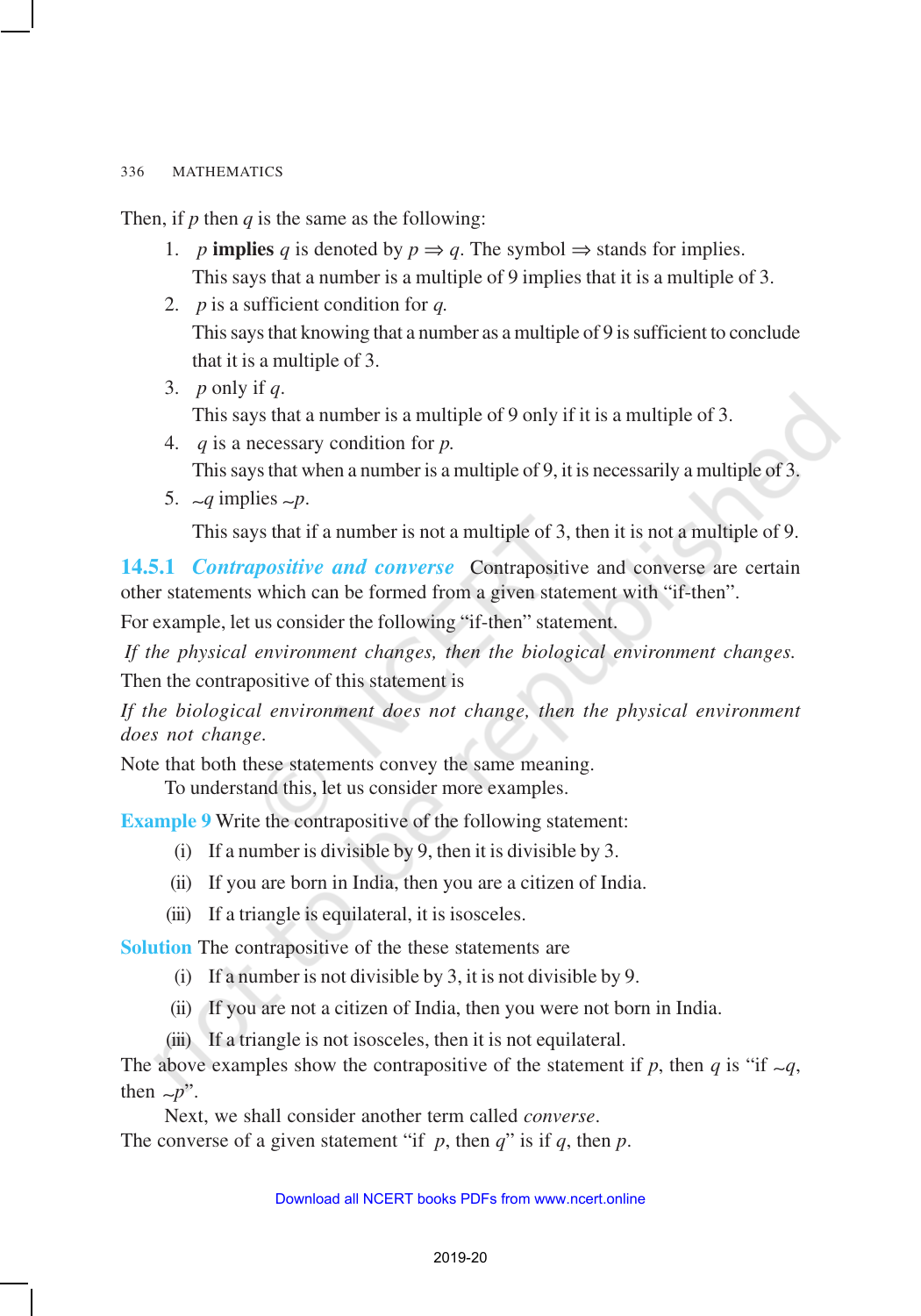For example, the converse of the statement

*p: If a number is divisible by* 10*, it is divisible by* 5 *is*

*q: If a number is divisible by* 5*, then it is divisible by* 10.

**Example 10** Write the converse of the following statements.

- (i) If a number *n* is even, then  $n^2$  is even.
- (ii) If you do all the exercises in the book, you get an A grade in the class.
- (iii) If two integers *a* and *b* are such that  $a > b$ , then  $a b$  is always a positive integer.

**Solution** The converse of these statements are

- (i) If a number  $n^2$  is even, then *n* is even.
- (ii) If you get an A grade in the class, then you have done all the exercises of the book.
- (iii) If two integers *a* and *b* are such that  $a b$  is always a positive integer, then  $a > b$ .

Let us consider some more examples.

**Example 11** For each of the following compound statements, first identify the corresponding component statements. Then check whether the statements are true or not.

- (i) If a triangle ABC is equilateral, then it is isosceles.
- (ii) If *a* and *b* are integers, then *ab* is a rational number.

**Solution** (i) The component statements are given by

*p : Triangle ABC is equilateral.*

*q : Triangle ABC is Isosceles.*

Since an equilateral triangle is isosceles, we infer that the given compound statement is true.

(ii) The component statements are given by

 *p : a* and *b* are integers.

*q : ab* is a rational number.

since the product of two integers is an integer and therefore a rational number, the compound statement is true.

*'If and only if'*, represented by the symbol '⇔' means the following equivalent forms for the given statements *p* and *q*.

- (i) *p* if and only if *q*
- (ii) *q* if and only if *p*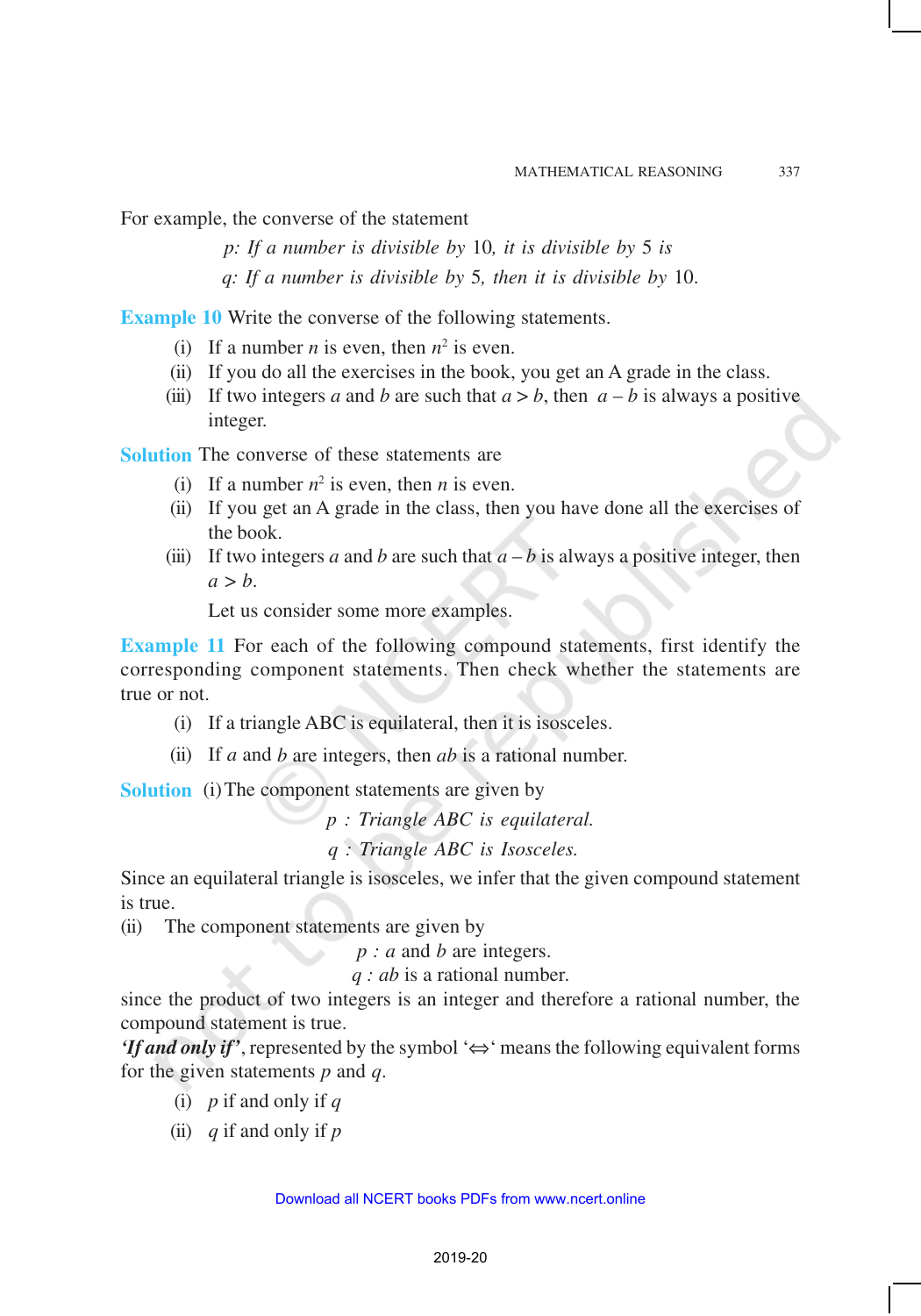- (iii) *p* is necessary and sufficient condition for *q* and vice-versa
- (iv) *p* ⇔ *q*

Consider an example.

- **Example 12** Given below are two pairs of statements. Combine these two statements using "if and only if ".
	- (i) *p:* If a rectangle is a square, then all its four sides are equal. *q:* If all the four sides of a rectangle are equal, then the rectangle is a square.
	- (ii) *: If the sum of digits of a number is divisible by 3, then the number is* divisible by 3.

*q:* If a number is divisible by 3, then the sum of its digits is divisible by 3.

**Solution** (i) A rectangle is a square if and only if all its four sides are equal.

(ii) A number is divisible by 3 if and only if the sum of its digits is divisible by 3.

## **EXERCISE 14.4**

**1.** Rewrite the following statement with "if-then" in five different ways conveying the same meaning.

*If a natural number is odd, then its square is also odd.*

- **2.** Write the contrapositive and converse of the following statements.
	- (i) If *x* is a prime number, then *x* is odd.
	- (ii) If the two lines are parallel, then they do not intersect in the same plane.
	- (iii) Something is cold implies that it has low temperature.
	- (iv) You cannot comprehend geometry if you do not know how to reason deductively.
	- (v)  $\bar{x}$  is an even number implies that  $\bar{x}$  is divisible by 4.
- **3.** Write each of the following statements in the form "if-then"
	- (i) You get a job implies that your credentials are good.
	- (ii) The Bannana trees will bloom if it stays warm for a month.
	- (iii) A quadrilateral is a parallelogram if its diagonals bisect each other.
	- (iv) To get an A<sup>+</sup> in the class, it is necessary that you do all the exercises of the book.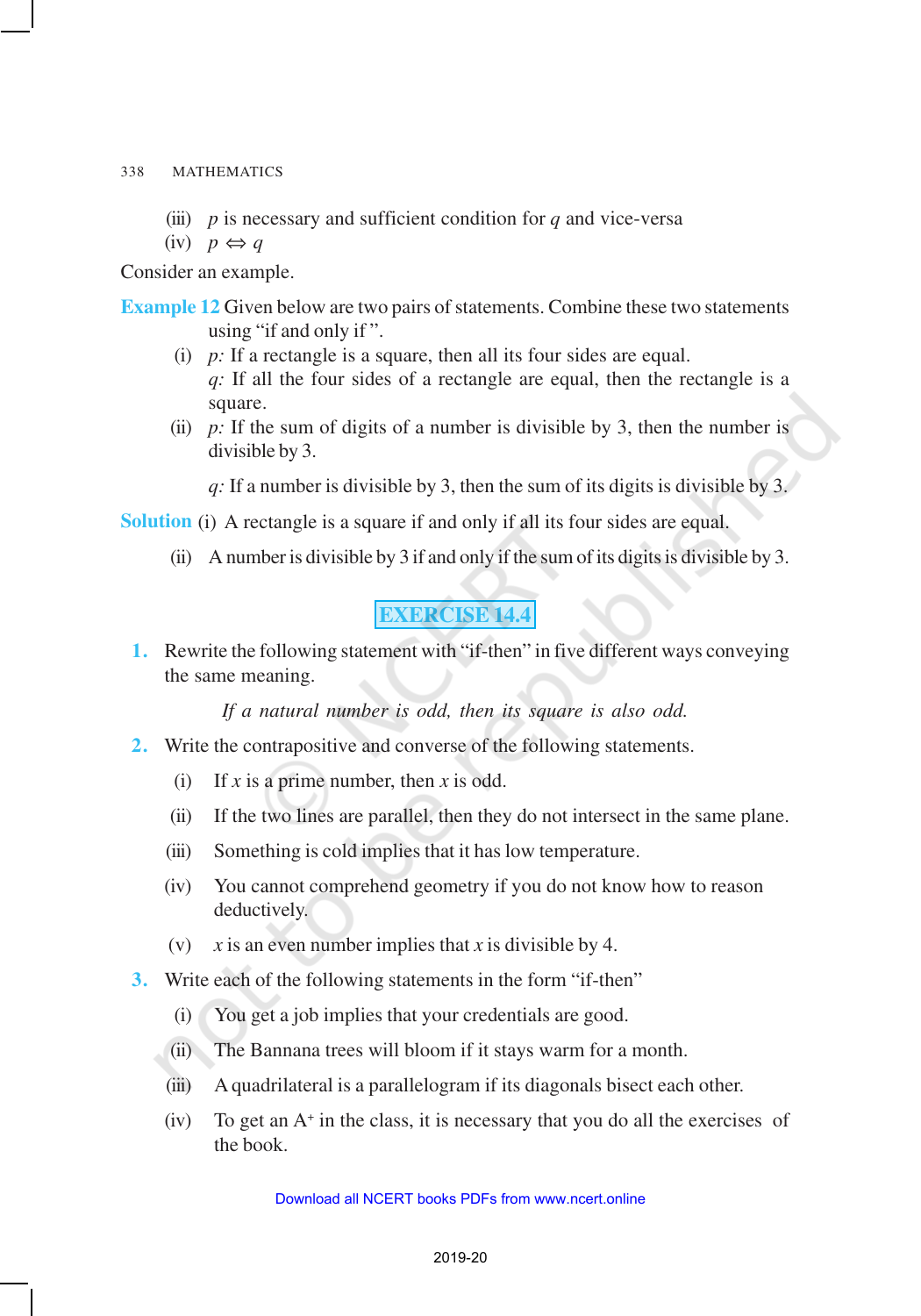- **4.** Given statements in (a) and (b). Identify the statements given below as contrapositive or converse of each other.
	- (a) If you live in Delhi, then you have winter clothes.
	- (i) If you do not have winter clothes, then you do not live in Delhi.
	- (ii) If you have winter clothes, then you live in Delhi.
	- (b) If a quadrilateral is a parallelogram, then its diagonals bisect each other.
	- (i) If the diagonals of a quadrilateral do not bisect each other, then the quadrilateral is not a parallelogram.
	- (ii) If the diagonals of a quadrilateral bisect each other, then it is a parallelogram.

#### **14.6 Validating Statements**

In this Section, we will discuss when a statement is true. To answer this question, one must answer all the following questions.

What does the statement mean? What would it mean to say that this statement is true and when this statement is not true?

The answer to these questions depend upon which of the special words and phrases "and", "or", and which of the implications "if and only", "if-then", and which of the quantifiers "for every", "there exists", appear in the given statement.

Here, we shall discuss some techniques to find when a statement is valid.

We shall list some general rules for checking whether a statement is true or not.

## **Rule 1** *If p and q are mathematical statements, then in order to show that the statement "p and q" is true, the following steps are followed.*

**Step-1** Show that the statement *p* is true.

**Step-2** Show that the statement *q* is true.

#### **Rule 2** *Statements with "Or"*

If  $p$  and  $q$  are mathematical statements, then in order to show that the statement "*p* or *q*" is true, one must consider the following.

**Case 1** By assuming that *p* is false, show that *q* must be true.

**Case 2** By assuming that *q* is false, show that *p* must be true.

#### **Rule 3** *Statements with "If-then"*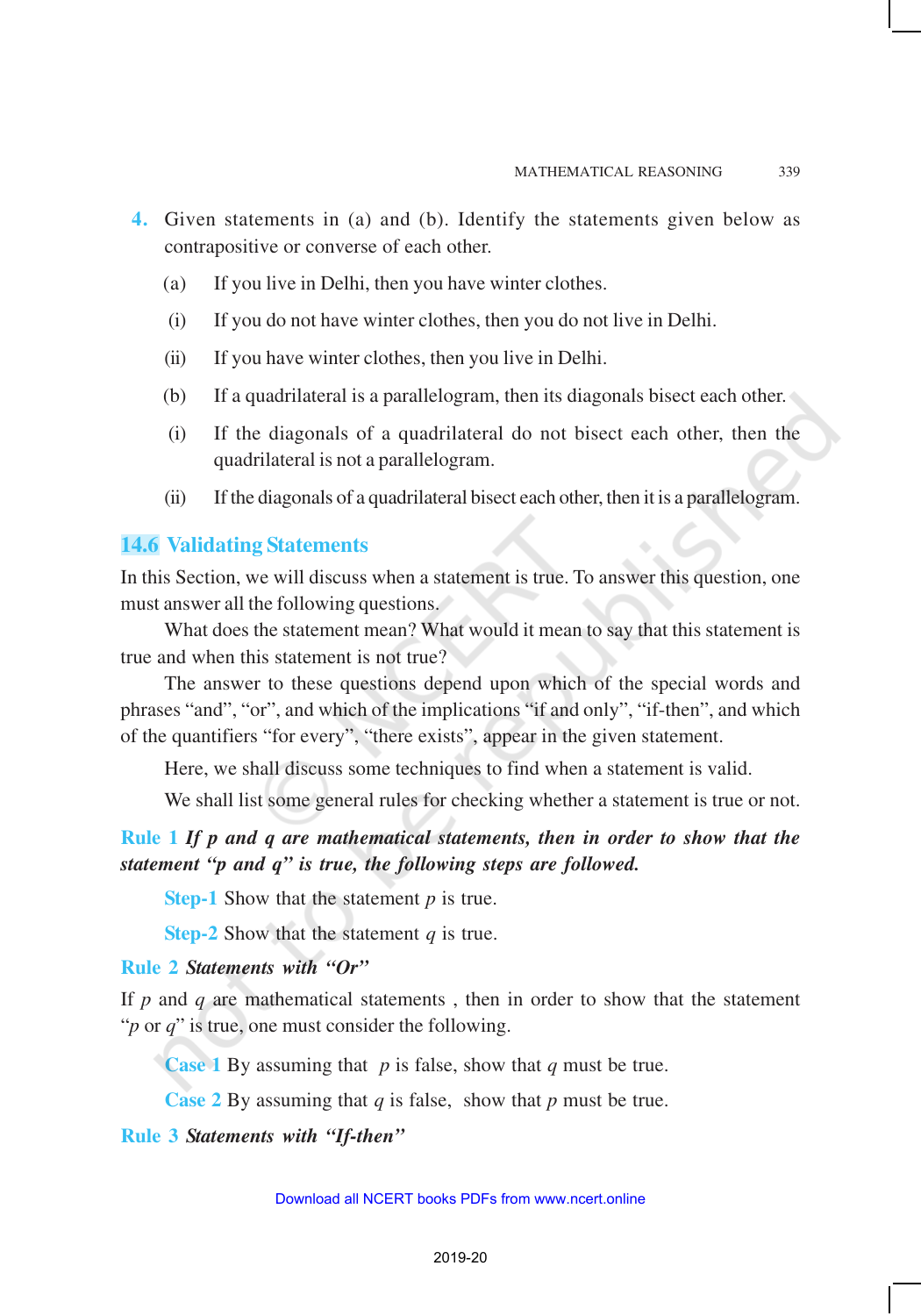In order to prove the statement "if *p* then *q*" we need to show that *any one* of the following case is true.

**Case 1** By assuming that *p* is true, prove that *q* must be true.(Direct method)

**Case 2** By assuming that *q* is false, prove that *p* must be false.(Contrapositive method)

#### **Rule 4** *Statements with "if and only if "*

In order to prove the statement "*p* if and only if *q*", we need to show.

(i) *If p is true, then q is true* and(ii) *If q is true, then p is true*

Now we consider some examples.

**Example 13** Check whether the following statement is true or not. If  $x, y \in \mathbb{Z}$  are such that *x* and *y* are odd, then *xy* is odd.

**Solution** Let  $p : x, y \in \mathbb{Z}$  such that *x* and *y* are odd

#### *q : xy is odd*

To check the validity of the given statement, we apply Case 1 of Rule 3. That is assume that if *p* is true, then *q* is true.

*p* is true means that *x* and *y* are odd integers. Then

 $x = 2m + 1$ , for some integer *m*.  $y = 2n + 1$ , for some integer *n*. Thus

 $xy = (2m + 1)(2n + 1)$ 

 $= 2(2mn + m + n) + 1$ 

This shows that *xy* is odd. Therefore, the given statement is true.

Suppose we want to check this by using Case 2 of Rule 3, then we will proceed as follows.

We assume that  $q$  is not true. This implies that we need to consider the negation of the statement *q*. This gives the statement

∼*q : Product xy is even.*

This is possible only if either *x* or *y* is even. This shows that *p* is not true. Thus we have shown that

∼*q* ⇒ ∼*p*

Archives The above example illustrates that to prove  $p \Rightarrow q$ , it is enough to show ∼*q* ⇒ ∼*p* which is the contrapositive of the statement *p* ⇒ *q.*

**Example 14** Check whether the following statement is true or false by proving its contrapositive. If  $x, y \in \mathbb{Z}$  such that *xy* is odd, then both *x* and *y* are odd.

**Solution** Let us name the statements as below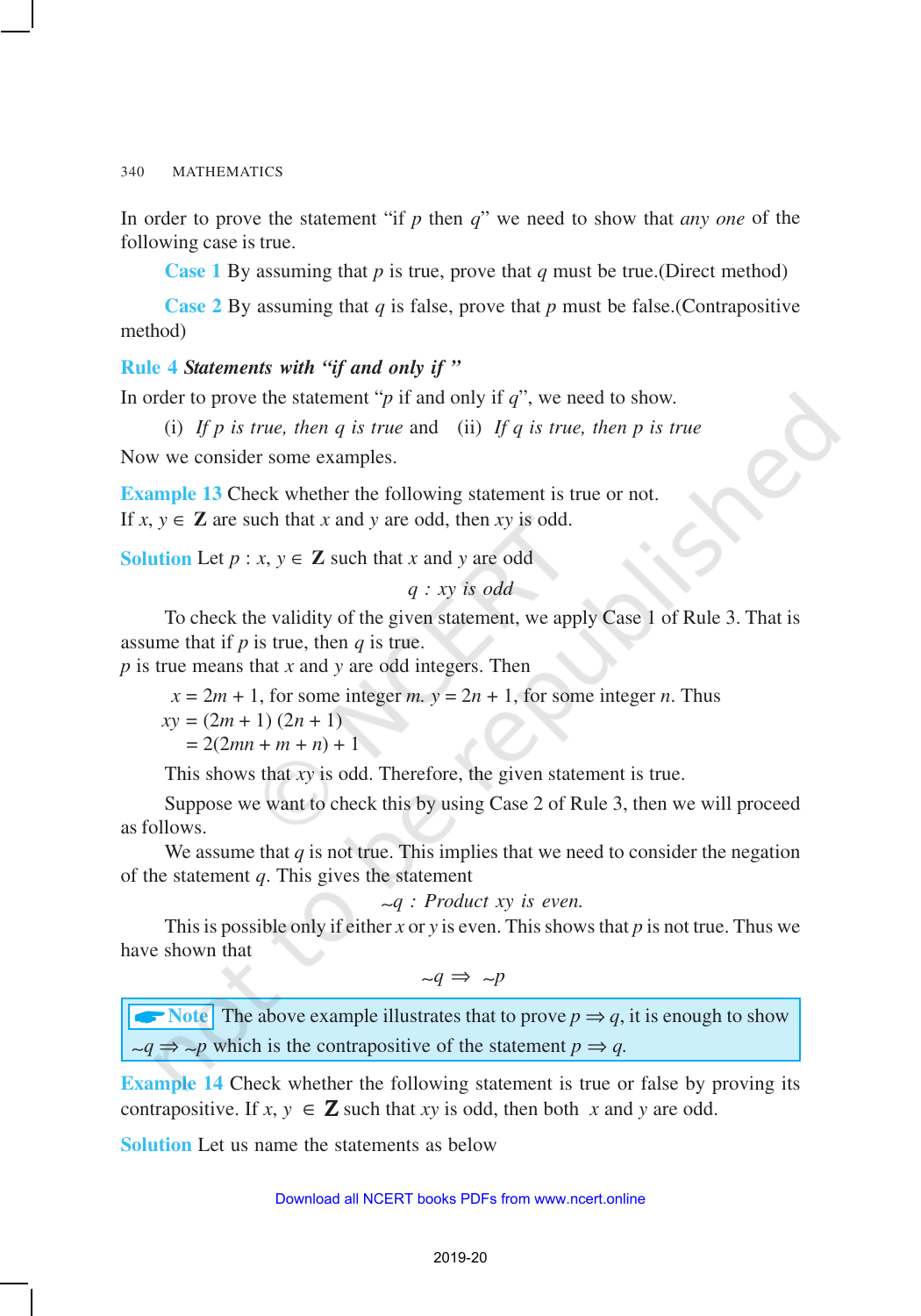# *p : xy is odd.*

*q : both x and y are odd.*

We have to check whether the statement  $p \Rightarrow q$  is true or not, that is, by checking its contrapositive statement i.e., ∼*q* ⇒ ∼*p*

Now ∼*q* : It is false that both *x* and *y* are odd. This implies that *x* (or *y*) is even.

Then  $x = 2n$  for some integer *n*.

Therefore, *xy* = 2*ny* for some integer *n*. This shows that *xy* is even. That is ∼*p* is true. Thus, we have shown that ∼*q* ⇒ ∼*p* and hence the given statement is true.

Now what happens when we combine an implication and its converse? Next, we shall discuss this.

Let us consider the following statements.

*p : A tumbler is half empty.*

 *q : A tumbler is half full.*

We know that if the first statement happens, then the second happens and also if the second happens, then the first happens. We can express this fact as

*If a tumbler is half empty, then it is half full.*

*If a tumbler is half full, then it is half empty.*

We combine these two statements and get the following:

*A tumbler is half empty if and only if it is half full.*

Now, we discuss another method.

**14.6.1** *By Contradiction* Here to check whether a statement *p* is true, we assume that *p* is not true i.e. ∼*p* is true. Then, we arrive at some result which contradicts our assumption. Therefore, we conclude that *p* is true.

**Example 15** Verify by the method of contradiction.

*p*:  $\sqrt{7}$  is irrational

**Solution** In this method, we assume that the given statement is false. That is we assume that  $\sqrt{7}$  is rational. This means that there exists positive integers *a* and *b* 

such that  $\sqrt{7} = \frac{a}{1}$  $=\frac{a}{b}$ , where *a* and *b* have no common factors. Squaring the equation,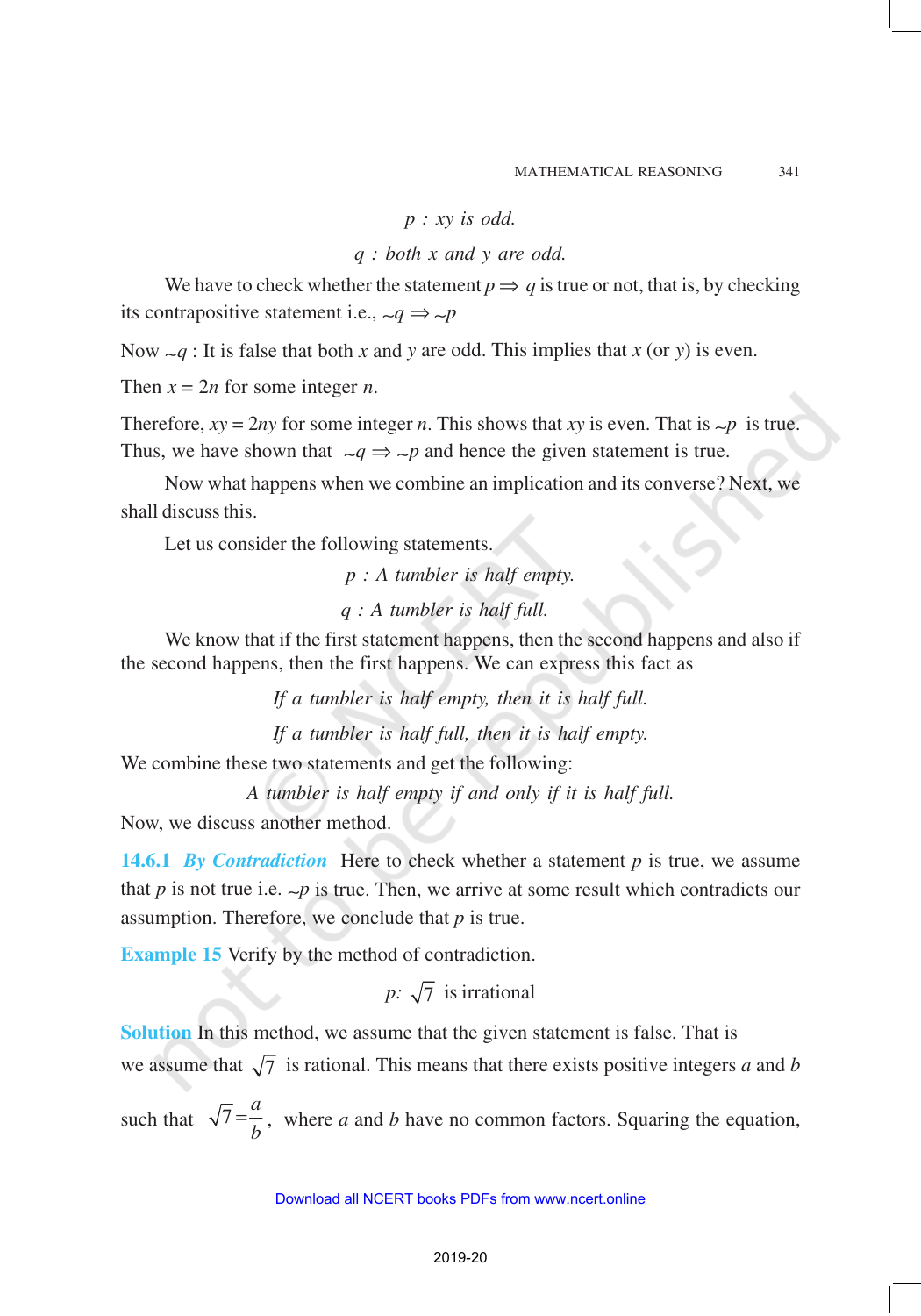we get 2  $7 = \frac{a^2}{b^2}$  $= \frac{a}{b^2} \Rightarrow a^2 = 7b^2 \Rightarrow 7$  divides *a*. Therefore, there exists an integer *c* such

that  $a = 7c$ . Then  $a^2 = 49c^2$  and  $a^2 = 7b^2$ Hence,  $7b^2 = 49c^2 \Rightarrow b^2 = 7c^2 \Rightarrow 7$  divides *b*. But we have already shown that 7 divides *a*. This implies that 7 is a common factor of both of *a* and *b* which contradicts our earlier assumption that *a* and *b* have no common factors. This shows that the assumption  $\sqrt{7}$  is rational is wrong. Hence, the statement  $\sqrt{7}$  is irrational is true.

Next, we shall discuss a method by which we may show that a statement is false. The method involves giving an *example of a situation where the statement is not valid.* Such an example is called a *counter example*. The name itself suggests that this is an example to counter the given statement.

**Example 16** By giving a counter example, show that the following statement is false. If *n* is an odd integer, then *n* is prime.

**Solution** The given statement is in the form "if  $p$  then  $q$ " we have to show that this is false. For this purpose we need to show that if *p* then ∼*q*. To show this we look for an odd integer *n* which is not a prime number. 9 is one such number. So  $n = 9$  is a counter example. Thus, we conclude that the given statement is false.

In the above, we have discussed some techniques for checking whether a statement is true or not.

**ANOTE** In mathematics, counter examples are used to disprove the statement. However, generating examples in favour of a statement do not provide validity of the statement.

# **EXERCISE 14.5**

- **1.** Show that the statement *p*: "If *x* is a real number such that  $x^3 + 4x = 0$ , then *x* is 0" is true by (i) direct method, (ii) method of contradiction, (iii) method of contrapositive
- **2.** Show that the statement "For any real numbers *a* and *b*,  $a^2 = b^2$  implies that  $a = b$ " is not true by giving a counter-example.
- **3.** Show that the following statement is true by the method of contrapositive. *p*: *If x is an integer and x<sup>2</sup> is even, then x is also even.*

**4.** By giving a counter example, show that the following statements are not true.

- (i) *p*: If all the angles of a triangle are equal, then the triangle is an obtuse angled triangle.
- (ii) *q*: The equation  $x^2 1 = 0$  does not have a root lying between 0 and 2.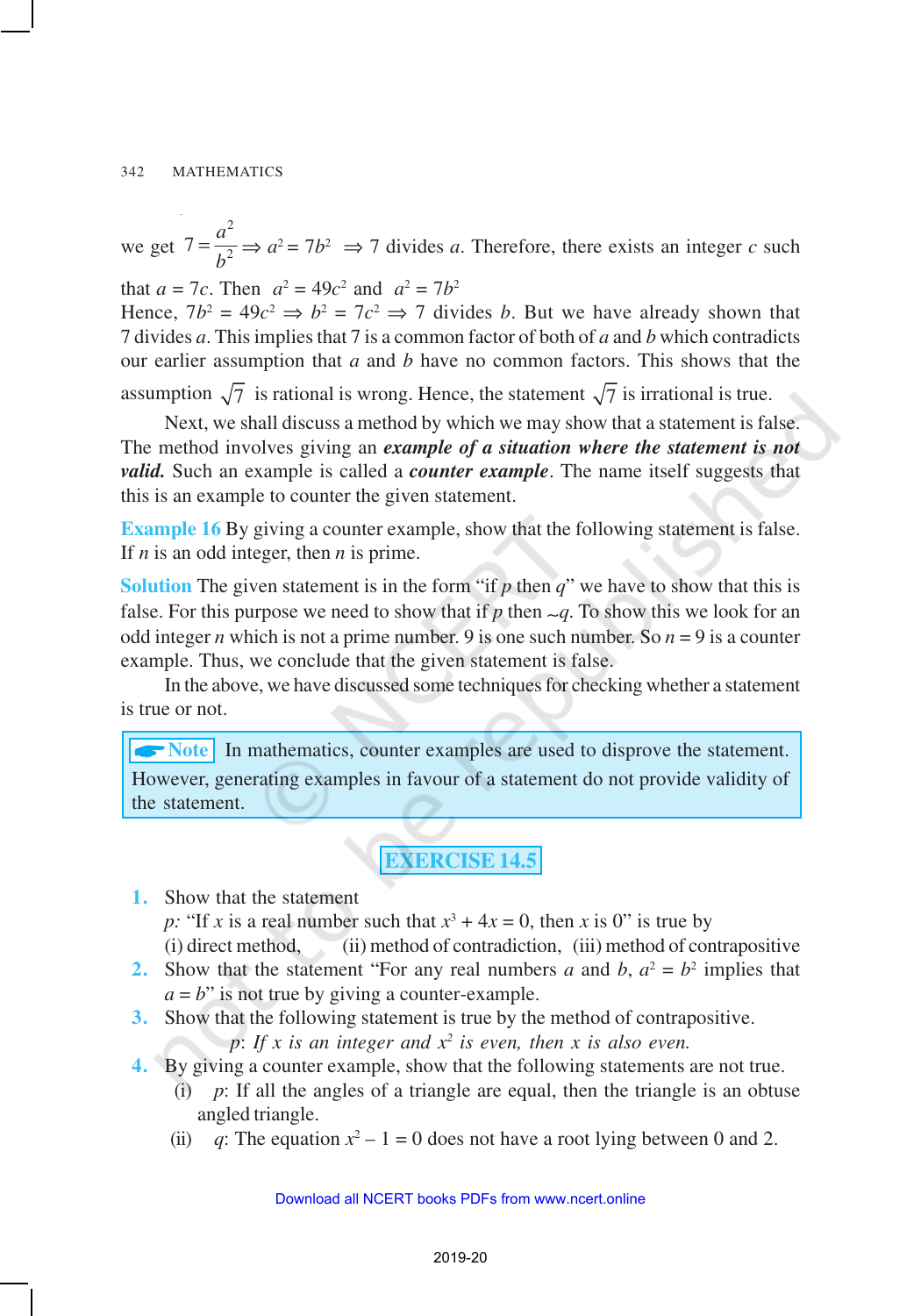- **5.** Which of the following statements are true and which are false? In each case give a valid reason for saying so.
	- (i) *p:* Each radius of a circle is a chord of the circle.
	- (ii) *q:* The centre of a circle bisects each chord of the circle.
	- (iii) *r:* Circle is a particular case of an ellipse.
	- (iv) *s*: If *x* and *y* are integers such that  $x > y$ , then  $-x < -y$ .
	- (v)  $t : \sqrt{11}$  is a rational number.

#### *Miscellaneous Examples*

**Example 17** Check whether "Or" used in the following compound statement is exclusive or inclusive? Write the component statements of the compound statements and use them to check whether the compound statement is true or not. Justify your answer.

*t:* you are wet when it rains or you are in a river.

**Solution** "Or" used in the given statement is inclusive because it is possible that it rains and you are in the river.

The component statements of the given statement are

 *p : you are wet when it rains.*

```
q : You are wet when you are in a river.
```
Here both the component statements are true and therefore, the compound statement is true.

**Example 18** Write the negation of the following statements:

- (i) *p*: For every real number *x*,  $x^2 > x$ .
- (ii) *q*: There exists a rational number *x* such that  $x^2 = 2$ .
- (iii) *r:* All birds have wings.
- (iv) *s:* All students study mathematics at the elementary level.

**Solution** (i) The negation of *p* is "It is false that *p* is" which means that the condition  $x^2$  > *x* does not hold for all real numbers. This can be expressed as

 $\nu$ *-p*: There exists a real number *x* such that  $x^2$  < *x*.

- (ii) Negation of *q* is "it is false that *q*", Thus ∼*q* is the statement.  $\sim q$ : There does not exist a rational number *x* such that  $x^2 = 2$ . This statement can be rewritten as  $\sim q$ : For all real numbers *x*,  $x^2 \neq 2$
- (iii) The negation of the statement is ∼*r:* There exists a bird which have no wings.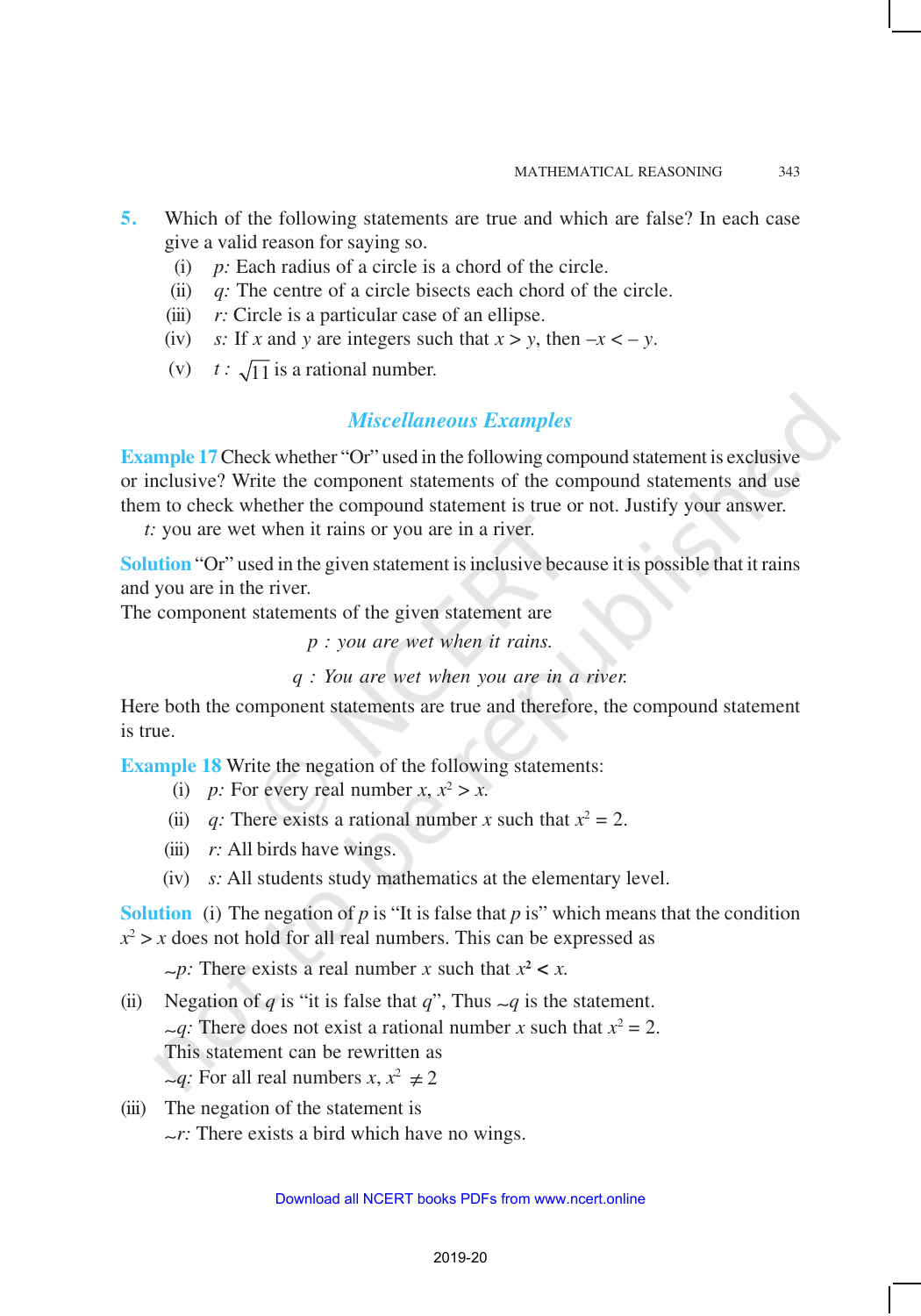(iv) The negation of the given statement is ∼*s:* There exists a student who does not study mathematics at the elementary level.

**Example 19** Using the words "necessary and sufficient" rewrite the statement "The integer *n* is odd if and only if  $n^2$  is odd". Also check whether the statement is true.

**Solution** The necessary and sufficient condition that the integer *n* be odd is  $n^2$  must be odd. Let *p* and *q* denote the statements

*p* : the integer *n* is odd.

 $q : n^2$  is odd.

To check the validity of "*p* if and only if *q*", we have to check whether "if *p* then *q*" and "if *q* then *p*" is true.

**Case 1** If *p*, then *q*

If *p*, then *q* is the statement:

If the integer  $n$  is odd, then  $n^2$  is odd. We have to check whether this statement is true. Let us assume that *n* is odd. Then  $n = 2k + 1$  when *k* is an integer. Thus

$$
n2 = (2k + 1)2
$$

$$
= 4k2 + 4k + 1
$$

Therefore,  $n^2$  is one more than an even number and hence is odd.

**Case 2** If *q*, then *p*

If *q*, then *p* is the statement

If *n* is an integer and  $n^2$  is odd, then *n* is odd.

We have to check whether this statement is true. We check this by contrapositive method. The contrapositive of the given statement is:

If *n* is an even integer, then  $n^2$  is an even integer

*n* is even implies that  $n = 2k$  for some *k*. Then  $n^2 = 4k^2$ . Therefore,  $n^2$  is even.

**Example 20** For the given statements identify the necessary and sufficient conditions. *t:* If you drive over 80 km per hour, then you will get a fine.

**Solution** Let *p* and *q* denote the statements:

*p* : you drive over 80 km per hour.

*q* : you will get a fine.

The implication if *p*, then *q* indicates that *p* is sufficient for *q*. That is driving over 80 km per hour is sufficient to get a fine.

Here the sufficient condition is "driving over 80 km per hour": Similarly, if  $p$ , then  $q$  also indicates that  $q$  is necessary for  $p$ . That is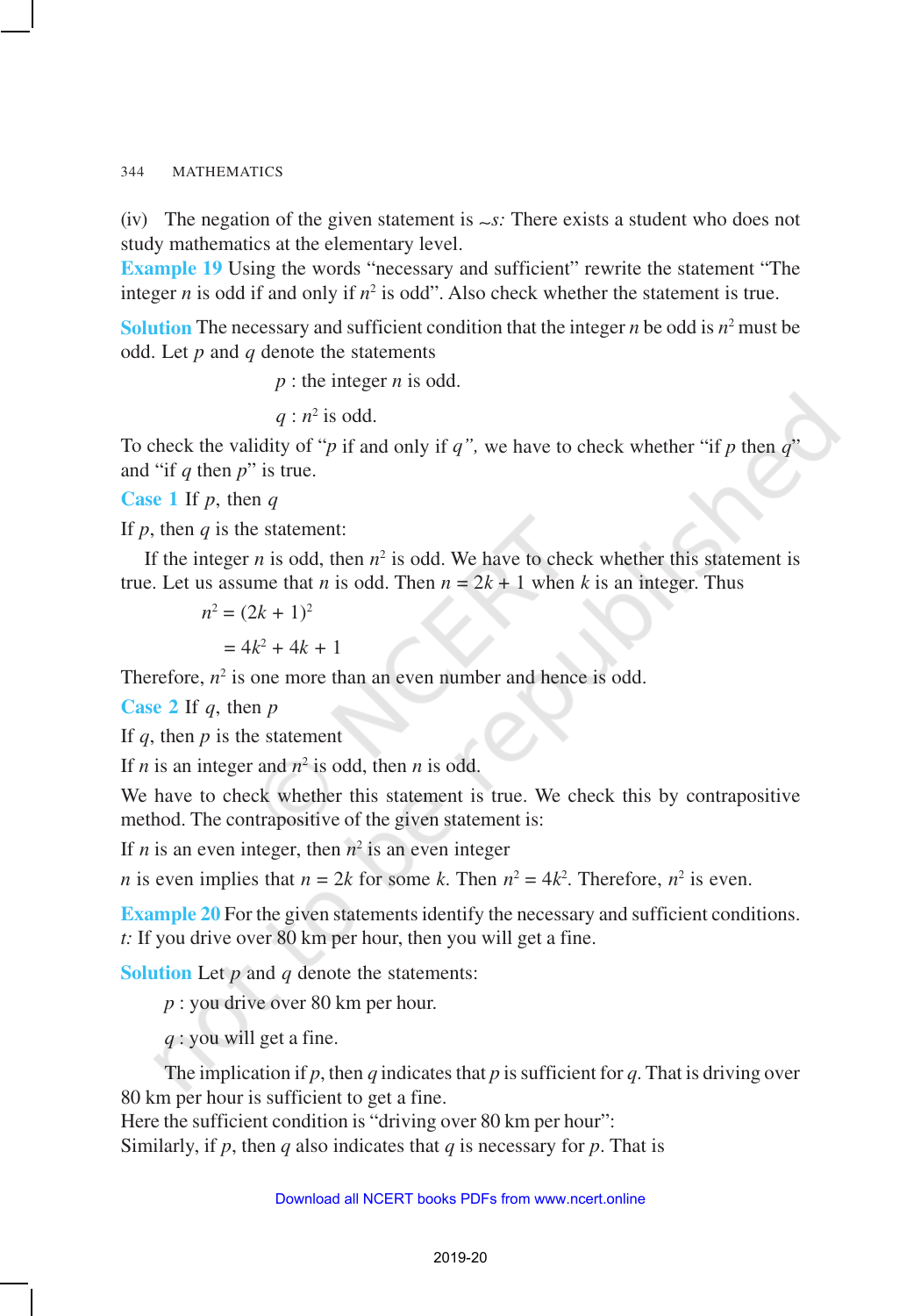*When you drive over 80 km per hour, you will necessarily get a fine.* Here the necessary condition is "getting a fine".

#### *Miscellaneous Exercise on Chapter 14*

- **1.** Write the negation of the following statements:
	- (i) *p*: For every positive real number *x*, the number  $x 1$  is also positive.
	- (ii) *q:* All cats scratch.
	- (iii) *r*: For every real number *x*, either  $x > 1$  or  $x < 1$ .
	- (iv)  $s:$  There exists a number *x* such that  $0 < x < 1$ .
- **2.** State the converse and contrapositive of each of the following statements:
	- (i) *p:* A positive integer is prime only if it has no divisors other than 1 and itself.
	- (ii) *q:* I go to a beach whenever it is a sunny day.
	- (iii) *r:* If it is hot outside, then you feel thirsty.
- **3.** Write each of the statements in the form "if *p*, then *q*"
	- (i) *p:* It is necessary to have a password to log on to the server.
	- (ii) *q:* There is traffic jam whenever it rains.
	- (iii)  $r:$  You can access the website only if you pay a subsciption fee.
- **4.** Rewrite each of the following statements in the form "*p* if and only if *q*"
	- (i) *p:* If you watch television, then your mind is free and if your mind is free, then you watch television.
	- (ii) *q:* For you to get an A grade, it is necessary and sufficient that you do all the homework regularly.
	- (iii) *r:* If a quadrilateral is equiangular, then it is a rectangle and if a quadrilateral is a rectangle, then it is equiangular.
- **5.** Given below are two statements

*p : 25 is a multiple of 5.*

*q : 25 is a multiple of 8.*

Write the compound statements connecting these two statements with "And" and "Or". In both cases check the validity of the compound statement.

- **6.** Check the validity of the statements given below by the method given against it.
	- (i) *p:* The sum of an irrational number and a rational number is irrational (by contradiction method).
	- (ii) *q*: If *n* is a real number with  $n > 3$ , then  $n^2 > 9$  (by contradiction method).
- **7.** Write the following statement in five different ways, conveying the same meaning. *p: If a triangle is equiangular, then it is an obtuse angled triangle.*